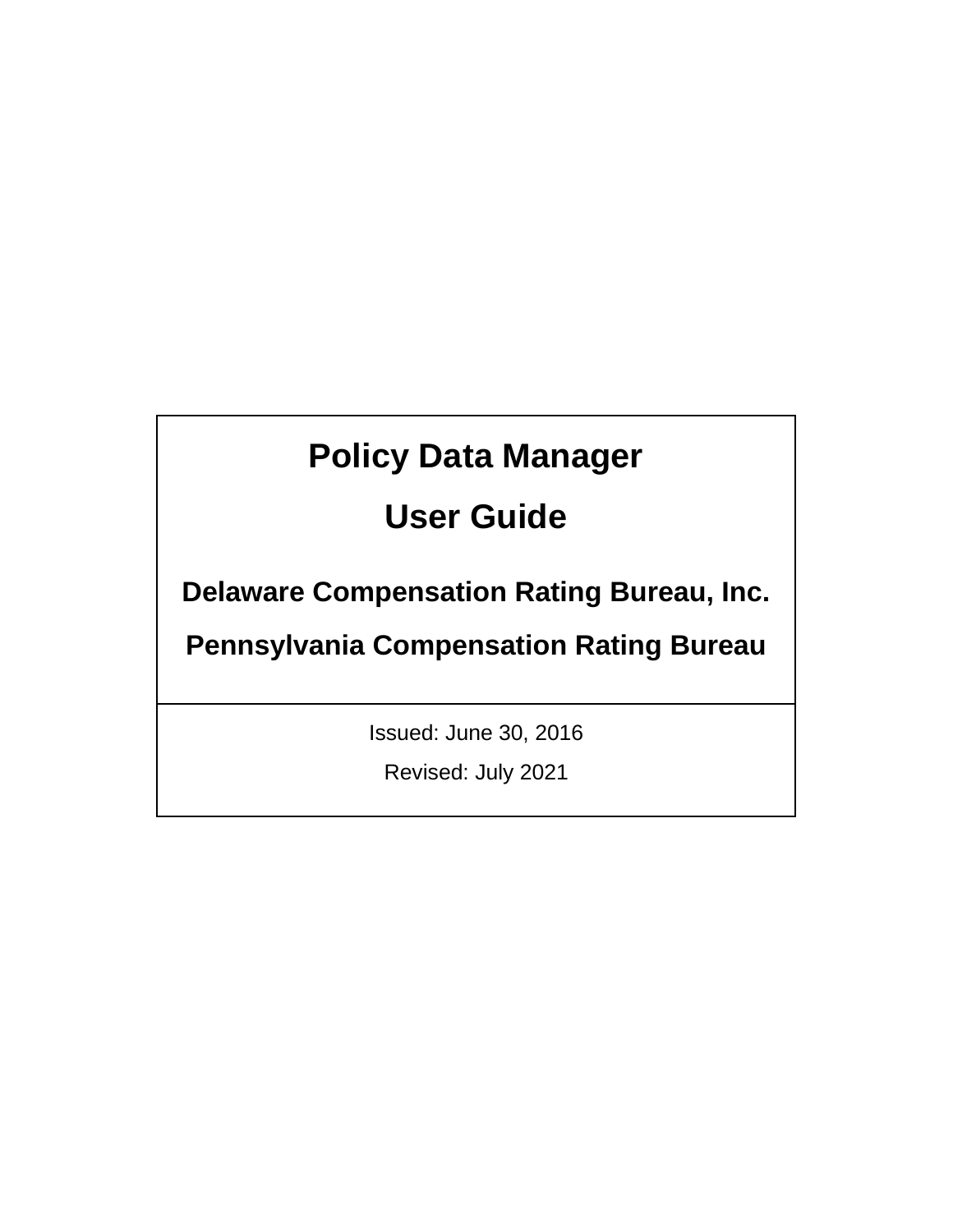## **TABLE OF CONTENTS**

- A. Introduction
- B. System Requirements
- C. Privacy and Security Statement
- D. Accessing Policy Data Manager
- E. Navigating Policy Data Manager
- F. Searching for Policies and Transactions
- G. Policy Transactions
	- 1. Create A New Policy (Transaction 01)<br>2. Policy Renewals (Transaction 02)
	- 2. Policy Renewals (Transaction 02)<br>3. Policy Rerate (Transaction 04)
	- 3. Policy Rerate (Transaction 04)
- H. Import WCPOLS File
- I. Policy Details
	- 1. Policy Details Menu
	- 2. Editing a Policy Transaction
	- 3. WCCRIT Errors
- J. Policy Submission
- K. User Preferences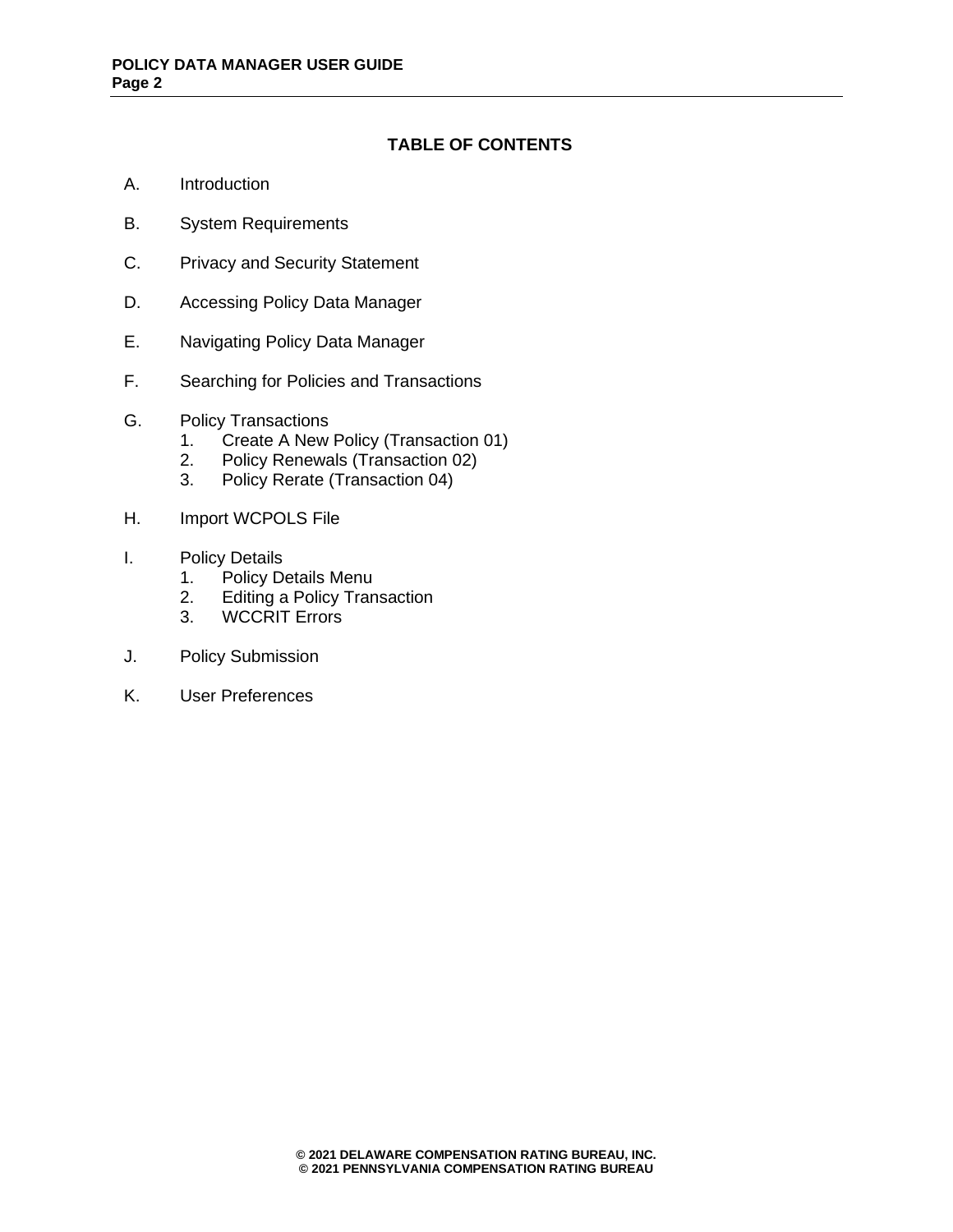## **A. INTRODUCTION**

Policy Data Manager (PDM) is an Internet-based system that provides carriers with a central location to monitor their WCPOLS submissions and WCCRIT information. The application is designed to give insurers and data collection organizations (DCOs) the ability to enter, edit, and electronically submit policy information.

PDM supports the following actions:

- **Import** or create WCPOLS transactions and record sets
- **Review** and edit WCCRIT criticisms generated for WCPOLS transactions
- **Validate** against Bureau rating information
- **Submit** record sets to be processed by the Bureau
- **Search** and retrieve previously processed transactions
- **Export** WCPOLS or WCCRIT for any transaction/record sets in PDM

## **B. SYSTEM REQUIREMENTS**

Users of the Policy Data Manager must have access to the internet.

## **C. PRIVACY AND SECURITY STATEMENT**

Carriers may view the DCRB/PCRB *Privacy and Security Statement* within the application. The login screen for the **Application Login** contains a **Privacy** link that will provide access to the *Privacy and Security Statement*.

## **D. ACCESSING POLICY DATA MANAGER**

The Policy Data Manager is located within the Application Login on the Bureau's website. The direct website for the Application Login is: [https://www.pcrbdata.com/ul.](https://www.pcrbdata.com/ul) The Application Login can also be accessed via a link on the DCRB/PCRB homepage, [www.pcrb.com](http://www.pcrb.com/) or [www.dcrb.com.](http://www.dcrb.com/)

Registered carrier group users should enter their **User Name** and **Password**. The password field is case-sensitive. You must read the paragraph below these fields and click the **I Agree** button to proceed.

If you are not a registered user, click on the **First Time User** link and complete the registration form as a Carrier Group User.

Policy Data Manager is only available to registered Carrier Group Users. As a Carrier Group User, you must request access to PDM from your Carrier Group Administrator (CGA). If you do not know your CGA, contact Central Support at 215-320-4933 or [centralsupport@pcrb.com.](mailto:centralsupport@pcrb.com)

There are two types of access available for PDM users: View/Edit and View Only. The Carrier Group Administrator (CGA) for your carrier group is responsible for setting up each user's access privileges.

Once successfully logged in, the user will observe the Application Manager home screen. Select **Policy Data Manager** to launch the application.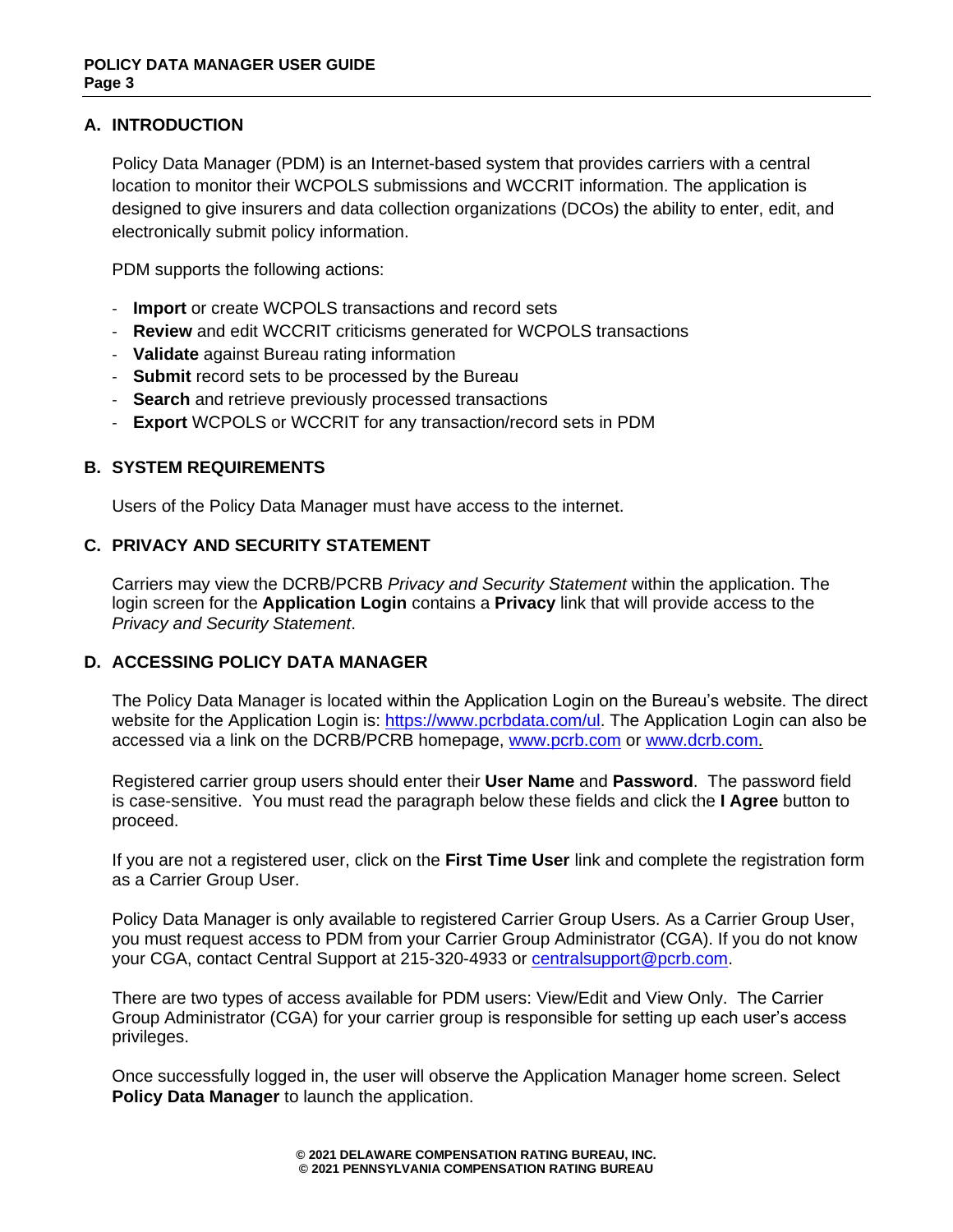## **E. NAVIGATING POLICY DATA MANAGER**

From the PDM landing page, the user can select from the main menu to Search, Create, Import or Submit policy transactions. There is also a Reports and Help area for additional resources relating to the policy data.

|             | <b>POLICY DATA MANAGER</b>                                                                                                                                                                                                                                                                                                                                                   |               | UNIT          | <b>MEDICAL</b>                                                                                   | <b>INDEMNITY</b> |             |  |  |  |  |
|-------------|------------------------------------------------------------------------------------------------------------------------------------------------------------------------------------------------------------------------------------------------------------------------------------------------------------------------------------------------------------------------------|---------------|---------------|--------------------------------------------------------------------------------------------------|------------------|-------------|--|--|--|--|
| <b>Home</b> | <b>Search</b>                                                                                                                                                                                                                                                                                                                                                                | <b>Create</b> | <b>Import</b> | <b>Submit</b>                                                                                    | <b>Reports</b>   | <b>Help</b> |  |  |  |  |
|             | <b>Welcome to the Policy Data Manager</b>                                                                                                                                                                                                                                                                                                                                    |               |               |                                                                                                  |                  |             |  |  |  |  |
|             | <b>Quick Find</b><br><b>WCPOLS Link:</b><br>File Nbr:<br>Policy Nbr:<br>Find   Clear                                                                                                                                                                                                                                                                                         |               |               |                                                                                                  |                  |             |  |  |  |  |
|             | Use the menu at the top of this page to <b>Search</b> for previously entered policy transactions,<br>Create a New Policy (WCPOLS transaction code "01"), Import a WCPOLS record set,<br>or Submit any validated transactions that were recently created in PDM to the Bureau.<br>In order to Renew, Cancel, or Change an existing policy, you must first Search for and view |               |               |                                                                                                  |                  |             |  |  |  |  |
|             |                                                                                                                                                                                                                                                                                                                                                                              |               |               | the existing policy and then select to create a new transaction based on that prior transaction. |                  |             |  |  |  |  |

The main menu contains the following items and actions:

## **Search**

**Policy Txns**: Retrieve any *processed* or *saved* transactions **My List**: Search for saved transactions last edited by the current user **Today's Txns**: Shows all saved transactions from the past 24 hours **Last Processed**: Search for transactions that were processed in the most recent batch

## **Create**

**Txn 01 - New**: Create a New Policy 01 transaction **Txn 15 - Add State**: Create an Add State 15 transaction **Txn 16 - Binder**: Create a Binder 16 transaction

#### **Import**

**Import File**: Import a WCPOLS file into PDM **Prior Imports**: View prior imports

#### **Submit**

**Submit File**: Browse to select a file to upload and submit **Submit Txns**: Select *validated* transactions to submit **Prior Submits**: View prior submissions

## **Reports**

**Processing Results**: View the status and results of all submissions processed in the past 60 days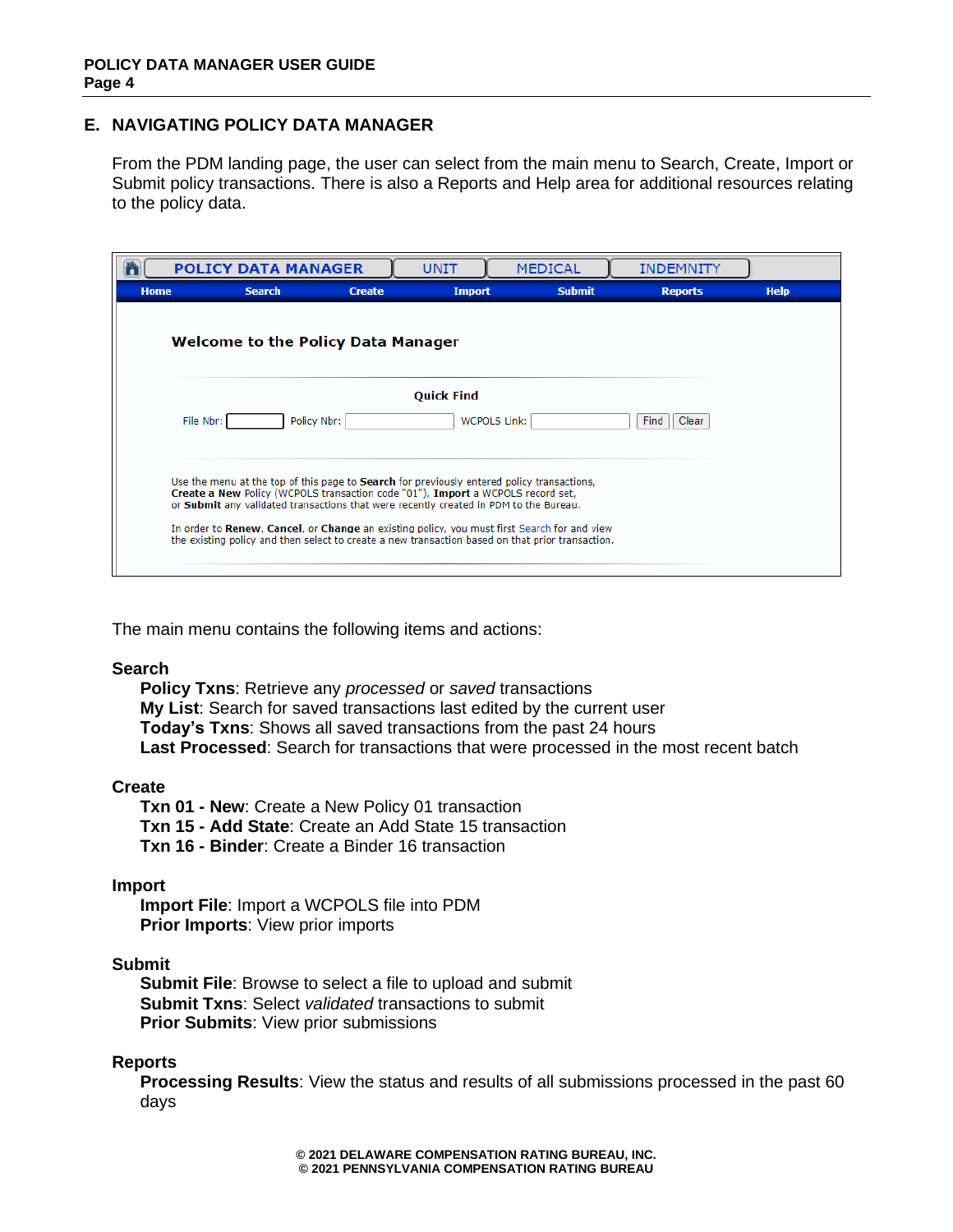**Top Critical Errors**: Listing of the most common WCCRIT critical errors by Processed Date **Inv. Endorsements**: Listing of invalid endorsements submitted each month

**Endorsement Stats:** View counts for all endorsements submitted and processed by month **WCEPOL Error Stats**: View counts for all errors generated by month **Class Code Stats:** View counts of all submitted classification codes by month

**Txn Code Stats**: View the total counts of each transaction submitted by month

**Membership:** View contact information by contact type

**Help**

**Preferences**: Set up user preferences for email reminders and sidebar notes **Users Guide**: View the online user's guide **User FAQ:** Collection of frequently asked questions related to PDM usage **Change History:** Timeline of changes, fixes and enhancements made to PDM

**Class Codes**: Listing of all DE/PA class codes with effective and expiration dates **Endorsements**: Listing of all DE/PA endorsements with effective and expiration dates **WCEPOL Errors**: Listing of all error codes and their descriptions **WCIO Records:** Listing of all applicable WCIO WCPOLS Record Types

**Email Support**: Generates an email to DCRB/PCRB Central Support

## **F. SEARCHING FOR POLICIES AND TRANSACTIONS**

The **Quick Find**, found on the PDM home page, allows the user to search for the most recent transactions for a referenced policy. It is important to note that only the latest transaction for each state (DE and PA) will be returned in the results. To find the full history of transactions, users should navigate to the main Policy Search page.

|             | <b>POLICY DATA MANAGER</b>                                                                                                                                                                                                                                                                                                                                                                                                                                                       |               | UNIT                | <b>MEDICAL</b> | <b>INDEMNITY</b> |             |  |  |  |  |  |
|-------------|----------------------------------------------------------------------------------------------------------------------------------------------------------------------------------------------------------------------------------------------------------------------------------------------------------------------------------------------------------------------------------------------------------------------------------------------------------------------------------|---------------|---------------------|----------------|------------------|-------------|--|--|--|--|--|
| <b>Home</b> | <b>Search</b>                                                                                                                                                                                                                                                                                                                                                                                                                                                                    | <b>Create</b> | <b>Import</b>       | <b>Submit</b>  | <b>Reports</b>   | <b>Help</b> |  |  |  |  |  |
|             | <b>Welcome to the Policy Data Manager</b>                                                                                                                                                                                                                                                                                                                                                                                                                                        |               |                     |                |                  |             |  |  |  |  |  |
|             |                                                                                                                                                                                                                                                                                                                                                                                                                                                                                  |               | <b>Quick Find</b>   |                |                  |             |  |  |  |  |  |
|             | File Nbr:                                                                                                                                                                                                                                                                                                                                                                                                                                                                        | Policy Nbr:   | <b>WCPOLS Link:</b> |                | Clear<br>Find    |             |  |  |  |  |  |
|             | Use the menu at the top of this page to <b>Search</b> for previously entered policy transactions,<br>Create a New Policy (WCPOLS transaction code "01"), Import a WCPOLS record set,<br>or Submit any validated transactions that were recently created in PDM to the Bureau.<br>In order to Renew, Cancel, or Change an existing policy, you must first Search for and view<br>the existing policy and then select to create a new transaction based on that prior transaction. |               |                     |                |                  |             |  |  |  |  |  |

The **Policy Search** page allows the user to search and then view any policy transactions previously entered or submitted to PDM.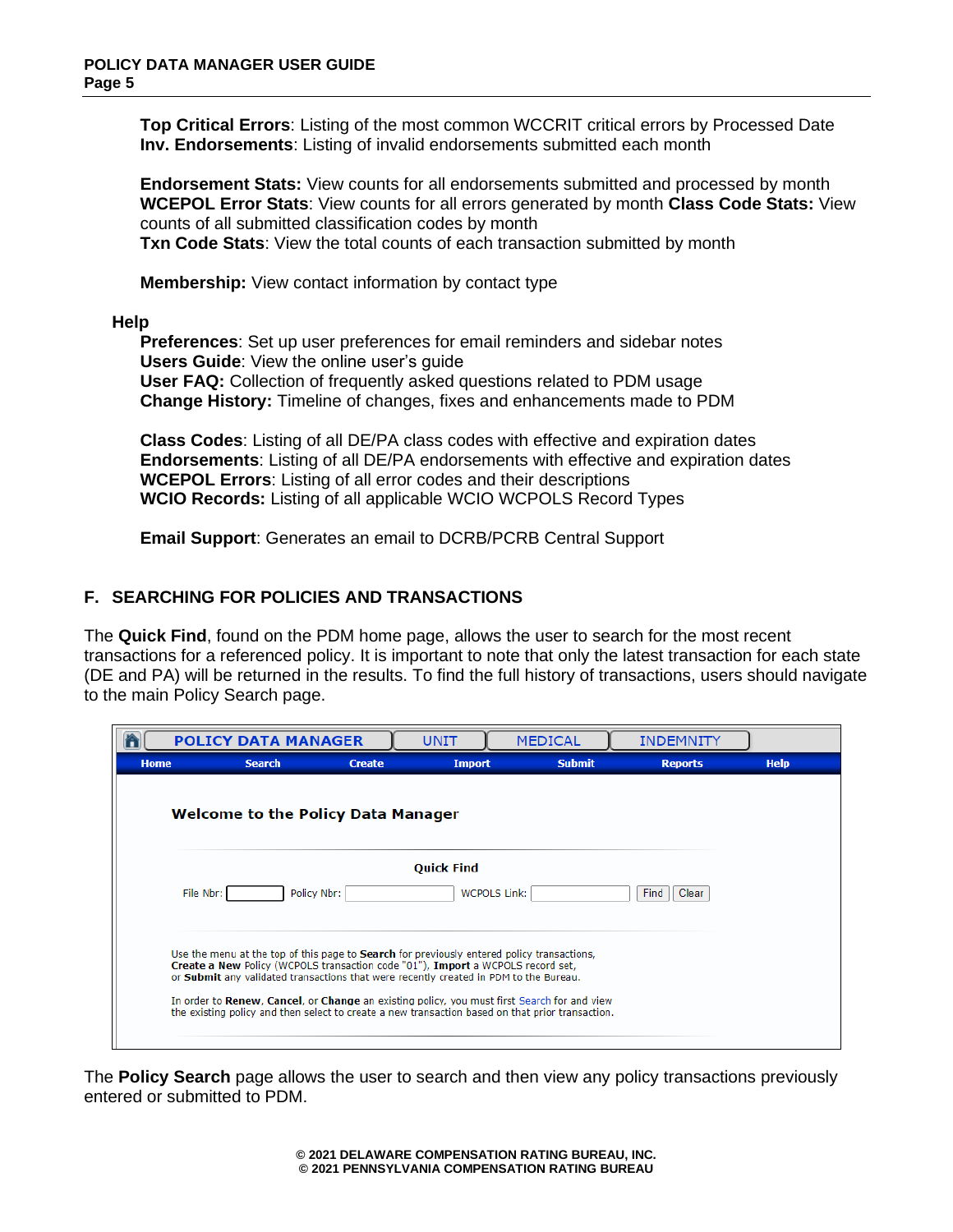| <b>POLICY SEARCH CRITERIA</b> |                           |                      |                                |              |                      |                    |
|-------------------------------|---------------------------|----------------------|--------------------------------|--------------|----------------------|--------------------|
|                               | <b>Policy Identifiers</b> |                      | <b>Transaction Identifiers</b> |              |                      | <b>File Search</b> |
| State:                        | $\vee$                    | <b>Issue Date:</b>   | $\vert \vee \vert$ to $\vert$  | $\checkmark$ | <b>File Number:</b>  |                    |
| <b>Carrier:</b>               | $\vee$                    | <b>Transaction:</b>  |                                | ⊻∣⊙          | <b>Insured FEIN:</b> |                    |
| <b>Policy Number:</b>         |                           | <b>PDM Status:</b>   |                                | ⊡⊜           | <b>Insured Name:</b> |                    |
| <b>Policy Effective:</b>      | $\vee$ to<br>$\checkmark$ | <b>Process Date:</b> | $\vert \vee \vert$ to          |              | City, ST or ZIP:     |                    |
| <b>WCPOLS Link:</b>           |                           | <b>Review:</b>       |                                | ⊻∣⊝          | <b>Review Error:</b> |                    |
|                               |                           | <b>PDM User:</b>     |                                | $\vee$       | <b>Endorsement:</b>  | $\vert \vee \vert$ |
|                               | Show Most Recent Only     | Search               | Max. Results:<br>50            | Clear        |                      |                    |

Any combination of these criteria can be used together to narrow the search results. Text fields such as Insured Name, City or Policy Number will match records using "contains" logic, i.e. those records that *contain* the letters or words entered—not an *exact* match. To perform a wildcard search, key an asterisk (\*) before or after the text you are searching to widen your search results.

| <b>Search Criteria</b>  | <b>Description</b>                                                                                                              |
|-------------------------|---------------------------------------------------------------------------------------------------------------------------------|
| <b>State</b>            | PA and DE                                                                                                                       |
| <b>Carrier</b>          | One or more carriers for which the user is authorized to<br>enter and view policies                                             |
| <b>Policy Number</b>    | Alphanumeric field that can be completely or partially<br>entered to match against previously entered policies                  |
| <b>Policy Effective</b> | Date range to limit results to those policies with effective<br>dates since, until or between the one or two dates<br>entered   |
| <b>WCPOLS Link</b>      | Unique identifier used to distinguish the transaction and<br>its image in our internal databases                                |
| <b>Issue Date</b>       | Date range can limit results to those transactions that<br>were issued since, until, or between the one or two dates<br>entered |
| <b>Transaction</b>      | Limits the results to those transactions with the selected<br>transaction code (WCPOLS)                                         |
| <b>PDM Status</b>       | Status of transaction within PDM                                                                                                |
| <b>Process Date</b>     | Date range limits results to those policies that were<br>processed since, until, or between the one or two dates<br>entered     |
| <b>Review</b>           | Transactions with the selected review status                                                                                    |
| <b>PDM User</b>         | Dropdown limits the results to those edited by a specific<br>user                                                               |
| <b>File Number</b>      | Matches against primary insured information                                                                                     |
| <b>Insured FEIN</b>     | Matches against primary insured information                                                                                     |
| <b>Insured Name</b>     | Matches against primary insured information                                                                                     |
| City, ST or ZIP         | Matches against primary insured information                                                                                     |
| <b>Review Error</b>     | Dropdown limits the results to transactions containing<br>the chosen error                                                      |
| <b>Endorsement</b>      | Dropdown limits the results to transactions containing<br>the chosen endorsement                                                |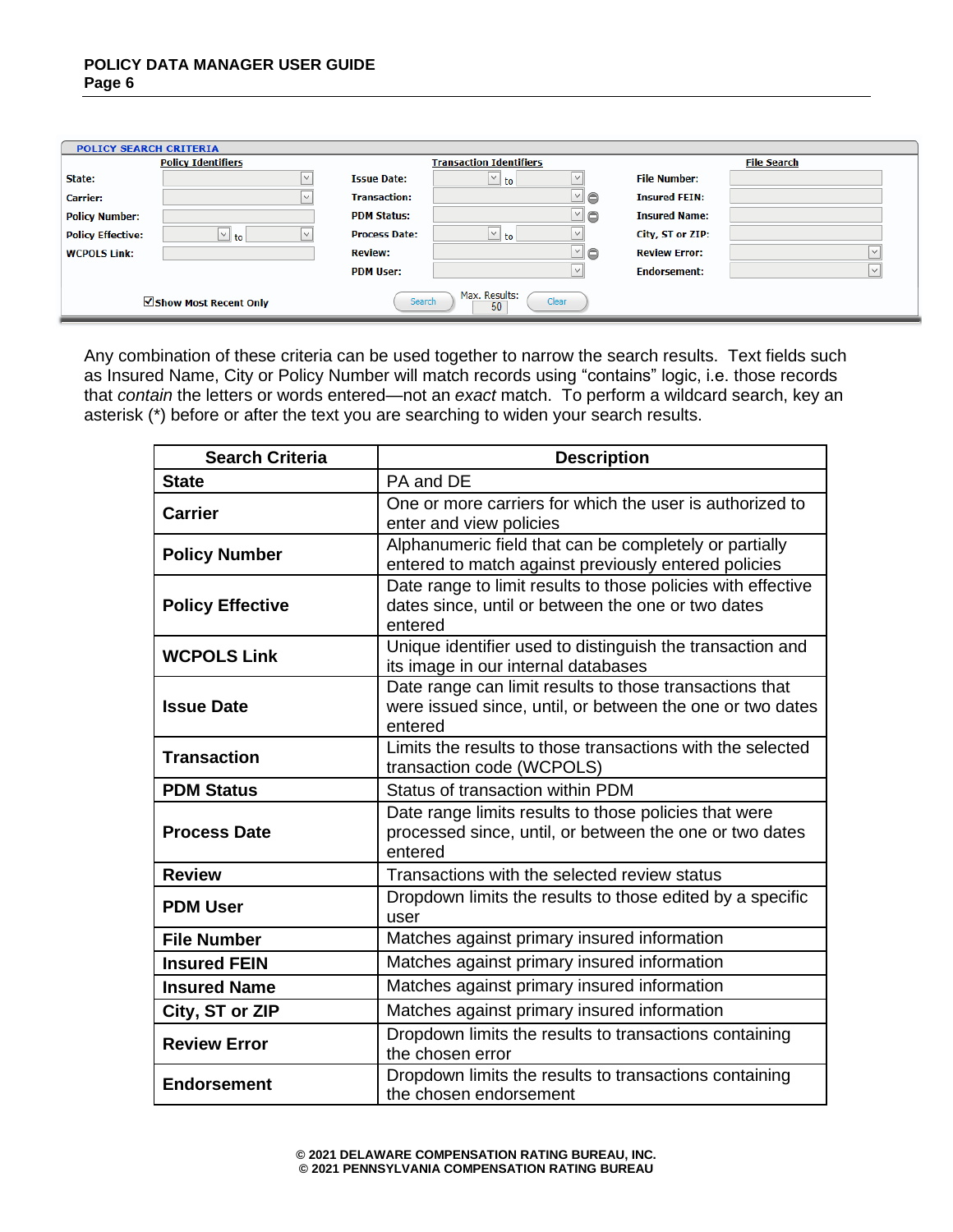|                              | Specifies the maximum number of results to return,<br>which defaults to 50; this can be increased if necessary                                                                          |
|------------------------------|-----------------------------------------------------------------------------------------------------------------------------------------------------------------------------------------|
| <b>Max. Results</b>          | When highlighted in red, this means there are more<br>results available than allowed by the Max. Results<br>setting. Set to a higher number, max 250) to view all<br>available results. |
| <b>Clear</b>                 | Clear all criteria fields to allow new criteria to be entered                                                                                                                           |
| <b>Show Most Recent Only</b> | Show the most recent transactions for each given policy<br>number in the search results                                                                                                 |

## **View Transactions**

The search results will display at the bottom of the screen. Each column can be sorted by clicking on

the column header. To view the transaction, click on (*magnifying glass)*. This will take you to the Policy Details screen.

|     | Search Results - 1 txn |                                                    |                                                                 |                 |                              |  |  |                              |           |               |             |          |                     |                      |
|-----|------------------------|----------------------------------------------------|-----------------------------------------------------------------|-----------------|------------------------------|--|--|------------------------------|-----------|---------------|-------------|----------|---------------------|----------------------|
| l D | <b>ST</b>              |                                                    | Carrier Policy Number Eff. Date ChangeEff. Issue Dt Transaction |                 |                              |  |  | <b>Status</b>                | Processed | <b>Review</b> | <b>User</b> | File Nbr | <b>Insured FEIN</b> | <b>Insured Name</b>  |
| lo  | <b>PA</b>              |                                                    | 15066 0123456                                                   |                 | 4/1/15 4/1/15 7/21/15 01/New |  |  | $\mathbb{Q}$<br>Processed    | 1/5/16    | Accepted      |             | 3356595  | 000200030           | PDM TESTING TWO      |
|     |                        | $H \leftarrow \text{Page } 1$ of $1 \rightarrow H$ |                                                                 |                 |                              |  |  |                              |           |               |             |          |                     | Results per page: 20 |
|     | <b>X</b> Delete        |                                                    | <b>Excel</b>                                                    | <b>N</b> WCPOLS | <b>R</b> WCCRIT              |  |  | <b>Download WCCRITViewer</b> |           |               |             |          |                     |                      |

## **Delete**

For all saved and validated transactions, i.e. transactions that have not been submitted, the user will have delete capability. Once the transaction has been submitted, the delete function is no longer available. To delete a saved transaction, click the checkbox to the left of the transaction line and then click on the **Delete** button.

## **Export**

To export the search results, check off the desired results and click on the buttons at the bottom of the page. This will open the results in the chosen format which can then be copied into another program if needed. The available export options are **Excel**, **WCPOLS** text file or a **WCCRIT** text file.

## **Information Icon**

Hover over the *(information)* button to see a short preview of the most critical errors on the transaction. Clicking on the *(information)* button will open a small window that lists all of the errors and WCCRIT information.

## **G. POLICY TRANSACTIONS**

PDM functions solely on policy transactions, which are a sequence of WCPOLS transactions representing the life of each policy in the system.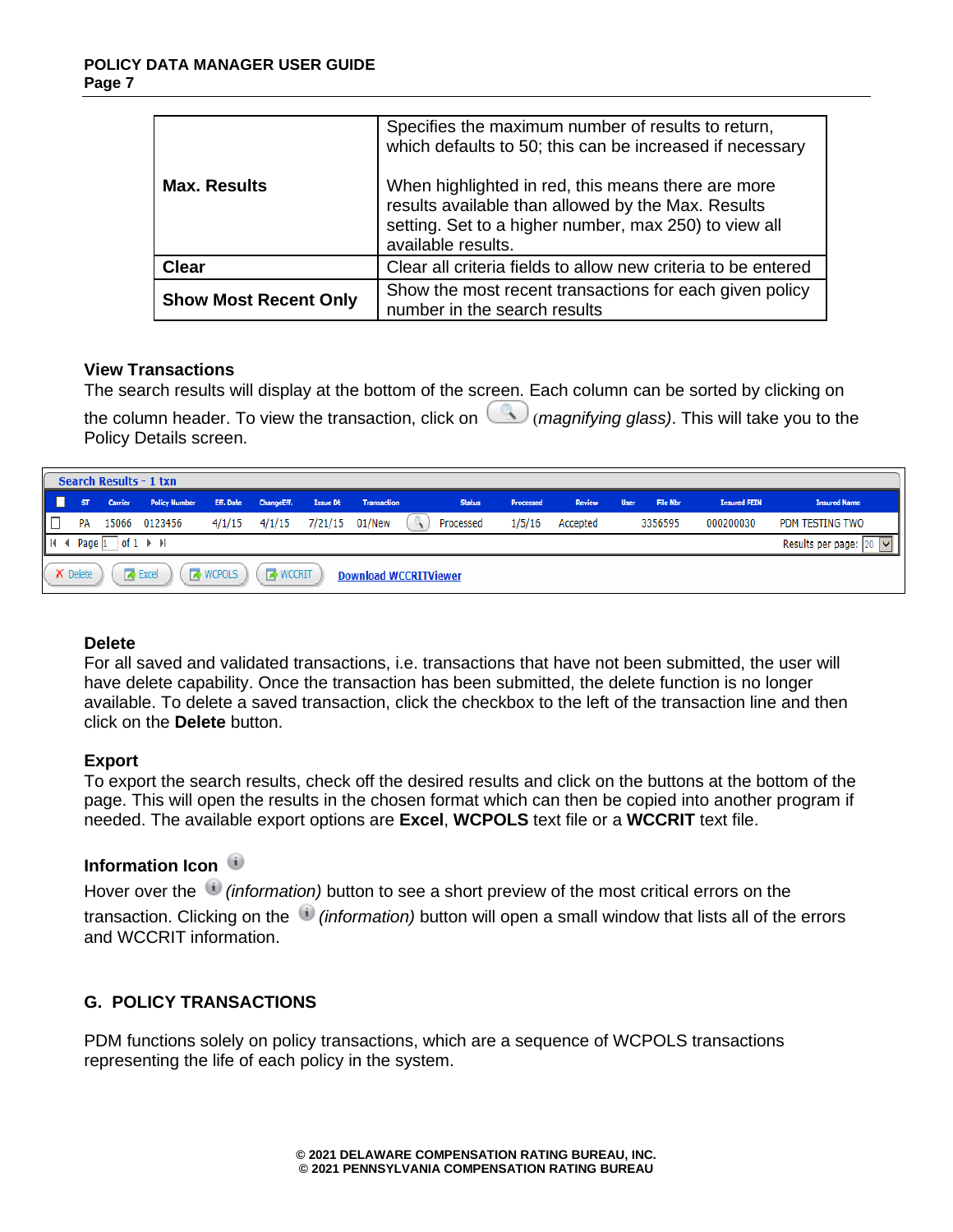PDM can only accept one of each Transaction Code per Issue Date per policy, except for 05/Cancel/Reinstate and 03/Endorsements. For multiple Transaction 05 records, a Sequence Number must be entered. For multiple Transaction 03 records, the endorsement number must be unique.

A policy is entered into PDM with transactions: **01/New, 02/Renew, 15/Add State** or **16/Binder**. Any policy changes can be issued transactions: **06/Key Field Change, 08/Rating Change**, **10/Non-Rating Change** or **14/Misc. Change**. Policies can be renewed or cancelled with transactions: **02/Renew, 04/Rerate, 05/Cancel/Reinstate** or **17/Noncompliance** (DE only).

| code | <b>WCPOLS Transaction</b>                               | <b>Menu Item or Policy View Page</b>                              |  |  |  |  |
|------|---------------------------------------------------------|-------------------------------------------------------------------|--|--|--|--|
| 01   | <b>New Policy</b>                                       | Main menu – Create New                                            |  |  |  |  |
| 15   | <b>Add/Delete State</b>                                 | Main menu – Add PA or DE for a policy written<br>in another state |  |  |  |  |
| 16   | <b>Binder</b>                                           | Main menu – Create Binder                                         |  |  |  |  |
|      |                                                         |                                                                   |  |  |  |  |
|      | The following txns are created by editing a prior txn   |                                                                   |  |  |  |  |
| 06   | Key Field Change                                        | Policy View page - Key fields at the top                          |  |  |  |  |
| 08   | Rating Change                                           | Policy View page - Premiums or Item 4                             |  |  |  |  |
| 10   | Non-Rating Change                                       | Policy View page - All other fields                               |  |  |  |  |
|      |                                                         |                                                                   |  |  |  |  |
|      | The following txns are created by viewing the prior txn |                                                                   |  |  |  |  |
| 02   | <b>Renewal Policy</b>                                   | Policy View menu - Renew                                          |  |  |  |  |
| 04   | Annual Rerate End.                                      | Policy View menu - Rerate                                         |  |  |  |  |
| 05   | Cancel/Reinstate                                        | Policy View menu - Cancel/Reinstate                               |  |  |  |  |
| 17   | Noncompliance / Compliance                              | Policy View menu - Noncompliance (DE only)                        |  |  |  |  |
|      |                                                         |                                                                   |  |  |  |  |
|      | The following txns are not creatable in PDM             |                                                                   |  |  |  |  |
| 03   | Endorsement                                             | Import only                                                       |  |  |  |  |
| 14   | Misc. Change / Non-Key Field<br>Change                  | Import only                                                       |  |  |  |  |
|      |                                                         |                                                                   |  |  |  |  |
|      | The following txns are not recognized by PDM            |                                                                   |  |  |  |  |
| 18   | <b>Renewal Certificate</b>                              | N/A: DE, PA                                                       |  |  |  |  |

The following chart provides information on the available transactions within PDM.

A New Policy (01) transaction is created by selecting **Create** from the main menu and then **Txn 01 - New**.

The **Copy New** menu item is to be used only when *most* of an existing policy's data can be copied to a *new* policy but *with a different carrier and/or policy number*.

All other transactions are created by first searching and viewing an existing policy, and then either selecting the specific operation from the Policy View menu (Renew, Rerate, or Cancel/Reinstate) or by making changes directly in the Policy Detail pages (Key fields, Non-Key fields, Endorsements, etc.).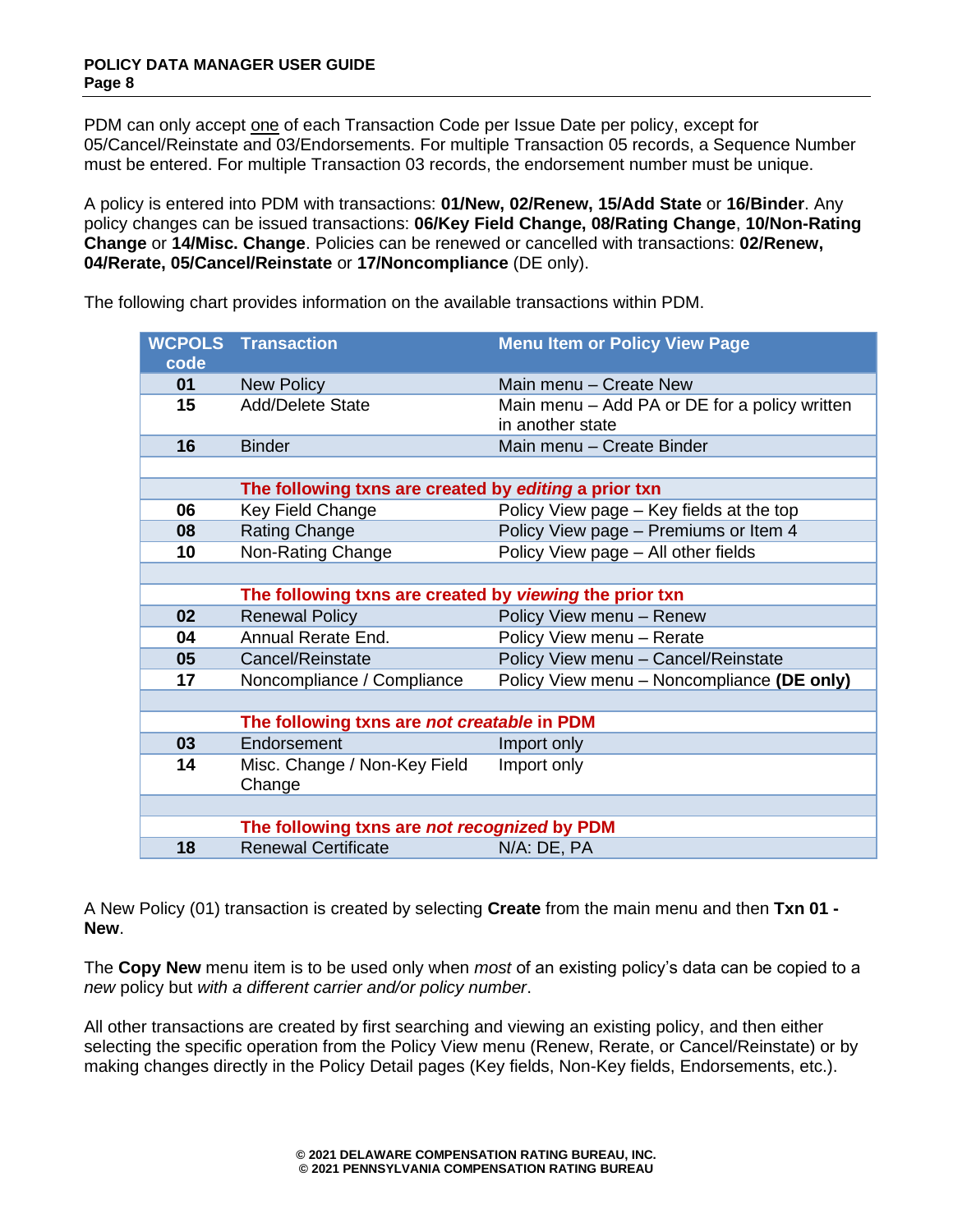#### **POLICY DATA MANAGER USER GUIDE Page 9**

The status of any policy transaction created in PDM, either manually or by importing, is marked as *saved* until it is submitted. Once submitted, no further edits/changes can be made to that particular policy transaction. Additional edits for the same transaction can be made on following days.

When viewing any policy transaction, the **History** tab shows the entire history of transactions for that policy, any of which can be viewed in more detail by clicking on the **View** button next to that transaction.

When viewing the most recent policy transaction in the history/sequence of all the transactions for a policy, a new transaction can be created for that policy either by clicking on one of the direct transaction links at the top of the policy view—Renew, Rerate, or Cancel/Reinstate—or by directly editing one of the sections of the policy.

The following diagram shows the specific WCPOLS transactions (02-15) that will be created when clicking on one of the links or editing one of the sections in the policy view. Take note of the Edit buttons that will unlock each section of the policy for editing.

| <b>POLICY DATA MANAGER</b>                                         |                                              |                                            |                                                                                      |                  |                         |                            |                                  |                    |                                             |  |
|--------------------------------------------------------------------|----------------------------------------------|--------------------------------------------|--------------------------------------------------------------------------------------|------------------|-------------------------|----------------------------|----------------------------------|--------------------|---------------------------------------------|--|
| <b>Home</b>                                                        | <b>Search</b>                                | <b>Create</b>                              | <b>Import</b>                                                                        | <b>Submit</b>    |                         | <b>Reports</b>             | <b>Help</b>                      |                    |                                             |  |
| << Results                                                         | <b>Create Txn</b>                            | Renew/Cancel<br>02, 04, 05                 | <b>Submit</b>                                                                        |                  |                         |                            |                                  |                    |                                             |  |
| <b>Policy Key Fields</b>                                           |                                              |                                            |                                                                                      |                  |                         |                            |                                  |                    | <b>Transaction History</b>                  |  |
| Carrier: 15066 - Demo Carrier 3                                    |                                              | $\checkmark$<br>PA Policy #: CH1234        |                                                                                      |                  | <b>Effective Date:</b>  | 6/22/15                    | $\blacktriangleright$ Edit<br>06 | 6/22/15<br>6/15/15 | <b>Policy Effective</b><br><b>Last Edit</b> |  |
| Primary FEIN:                                                      |                                              | File Nbr:                                  |                                                                                      |                  | <b>Issue Date:</b>      | 6/15/15                    |                                  | 6/15/15 01 New     |                                             |  |
| Primary Name:                                                      |                                              | File Name:                                 |                                                                                      |                  |                         |                            |                                  |                    |                                             |  |
| Primary Addr:                                                      |                                              | File Addr:                                 |                                                                                      |                  | Transaction:<br>Status: | 01 - New<br><b>Saved</b>   |                                  |                    |                                             |  |
| <b>WCPOLS Link:</b>                                                |                                              |                                            |                                                                                      |                  |                         | - Suspended - DCO Re       |                                  |                    |                                             |  |
|                                                                    |                                              |                                            |                                                                                      |                  |                         |                            |                                  |                    |                                             |  |
| <b>Information Page</b>                                            | Names & Addresses 10                         | <b>Premiums<sub>ng</sub></b>               | <b>Exposure<sub>ng</sub></b>                                                         |                  | <b>Endorsements 10</b>  | <b>History</b>             |                                  |                    |                                             |  |
|                                                                    |                                              |                                            |                                                                                      |                  |                         |                            |                                  |                    |                                             |  |
| <b>Header Information</b>                                          |                                              | $10$ $\geq$ Edit                           | Set Defaults - Standard One Year Policy                                              |                  |                         |                            |                                  |                    |                                             |  |
| <b>Expiration Date:</b>                                            | 6/22/16<br>$\vee$ (i)                        | Set Default Expiration Date + One Year     |                                                                                      |                  |                         |                            |                                  |                    |                                             |  |
| <b>Policy Term:</b>                                                | 1 - Standard One-Year                        | $\vee$ (i)                                 | Producer Name:                                                                       |                  |                         |                            |                                  |                    |                                             |  |
| <b>Type of Plan:</b>                                               | 1 - Voluntary Policy                         | $\checkmark$                               | Prior Policy Number:                                                                 |                  |                         |                            |                                  |                    |                                             |  |
| <b>Legal Nature:</b>                                               | 03 - Corporation                             | $\checkmark$                               | Other Legal Nature:                                                                  |                  |                         |                            |                                  |                    |                                             |  |
| <b>Field Wrap-up:</b><br>Retrospective Rating: 3 - Not Retro Rated | 2 - Non-Wrap-Up/Non-OCIP Policy v (i)        | $\checkmark$                               | <b>Coverage Type Code:</b><br><b>Employee Leasing Type:</b> 1 - Non-Employee Leasing | 01 - Standard WC |                         | $\checkmark$<br>$\vee$ (i) |                                  |                    |                                             |  |
|                                                                    |                                              |                                            |                                                                                      |                  |                         |                            |                                  |                    |                                             |  |
| <b>3A Coverage States</b>                                          |                                              | $15 \times$ Edit                           |                                                                                      |                  |                         |                            |                                  |                    |                                             |  |
| PA                                                                 |                                              |                                            |                                                                                      |                  |                         |                            |                                  |                    |                                             |  |
| <b>3B Policy Limits</b>                                            |                                              | $10 \times$ Edit                           | Set Defaults 100/500/100                                                             |                  |                         |                            |                                  |                    |                                             |  |
| <b>Bodily Injury by Accident:</b>                                  |                                              | 100,000 -Each Accident                     |                                                                                      |                  |                         |                            |                                  |                    |                                             |  |
| <b>Bodily Injury by Disease:</b>                                   |                                              | 500,000 - Policy Limit                     |                                                                                      |                  |                         |                            |                                  |                    |                                             |  |
|                                                                    |                                              |                                            |                                                                                      |                  |                         |                            |                                  |                    |                                             |  |
| <b>Bodily Injury by Disease:</b>                                   |                                              | 100,000 -Each Employee                     |                                                                                      |                  |                         |                            |                                  |                    |                                             |  |
| <b>3C Other States Coverage</b>                                    |                                              | $10 \times$ Edit                           |                                                                                      |                  |                         |                            |                                  |                    |                                             |  |
|                                                                    | States Excluded:  ID, IL, IN, ND, OH, WA, WY |                                            |                                                                                      |                  |                         |                            |                                  |                    |                                             |  |
|                                                                    |                                              |                                            |                                                                                      |                  |                         |                            |                                  |                    |                                             |  |
| <b>4 Premium Information</b>                                       |                                              | $08$ $\epsilon$ Edit                       |                                                                                      |                  |                         |                            |                                  |                    |                                             |  |
| Minimum Premium Amount:                                            |                                              | 0 <sup>o</sup><br>Est. Std. Premium Total: |                                                                                      | 0 <sup>o</sup>   |                         |                            |                                  |                    |                                             |  |
|                                                                    | collected in                                 | $\checkmark$<br>Deposit Premium:           |                                                                                      | 0 <sup>o</sup>   |                         |                            |                                  |                    |                                             |  |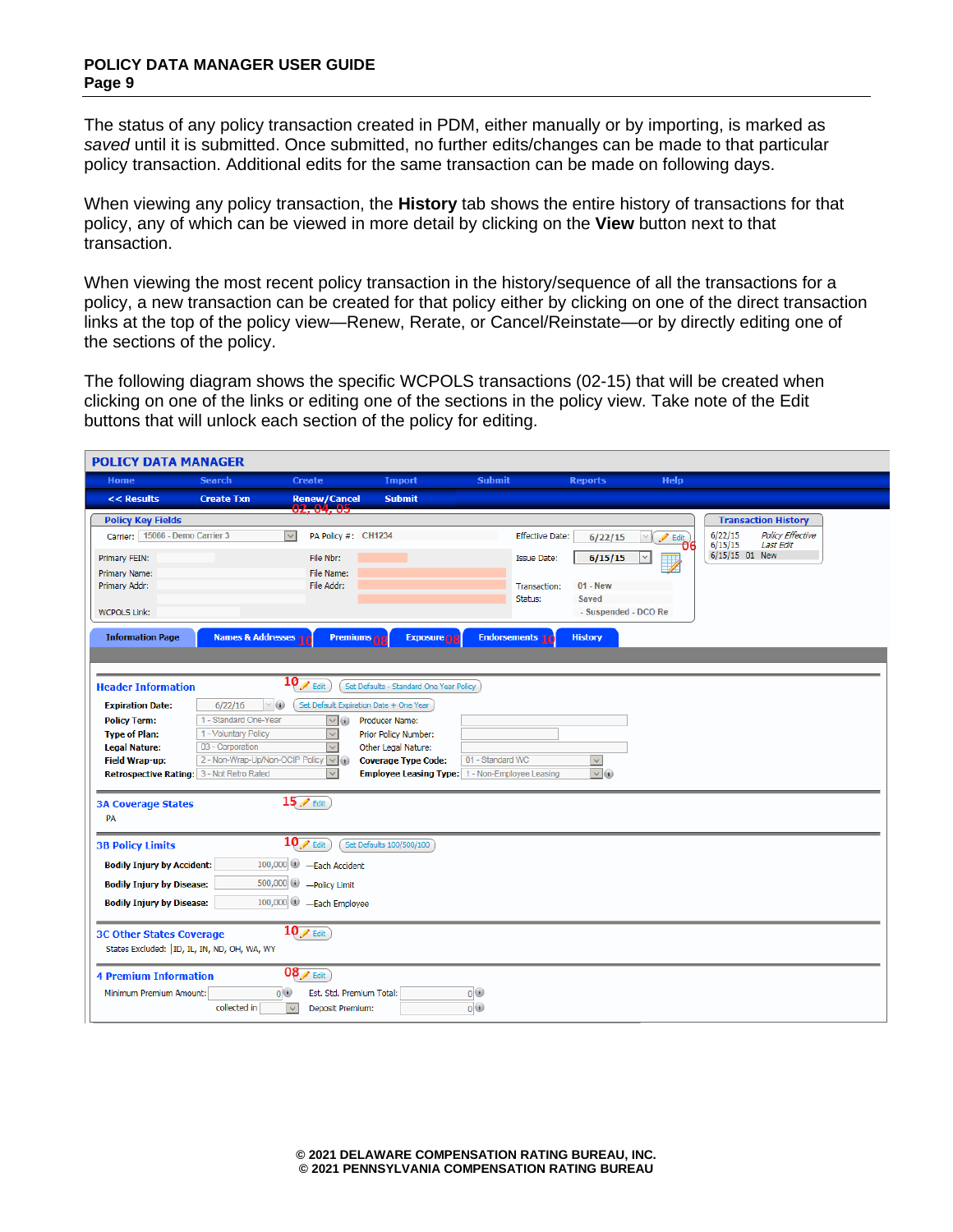The following sections will explain how to enter three of the more common transaction types. For more information on how to create and/or edit specific transactions in PDM, refer to the chart on page 8 of this guide.

#### **1. Create A New Policy (Transaction 01)**

The **Create New** page is used to enter a completely *new* policy into PDM, i.e. one that has never been submitted.

| <b>Create an "01" New transaction</b>                                                                                                                                                                                           |                                                                                                                                                                                                                                                                                                                                                                                      |
|---------------------------------------------------------------------------------------------------------------------------------------------------------------------------------------------------------------------------------|--------------------------------------------------------------------------------------------------------------------------------------------------------------------------------------------------------------------------------------------------------------------------------------------------------------------------------------------------------------------------------------|
| <b>New Policy Information</b>                                                                                                                                                                                                   | <b>Sidebar Notes</b>                                                                                                                                                                                                                                                                                                                                                                 |
| 1. Enter Insuring Key Fields<br>Pennsylvania<br>State:<br>$\checkmark$<br><b>Carrier:</b><br><b>Policy Number:</b><br>After entering a State, Carrier, and Policy Number, this<br>page will check for any pre-existing policies | This will create a Txn 01-New Policy with the specified<br>State, Carrier, Policy Number, and Effective Date. You<br>can then enter additional information before validating<br>and submitting this New Policy.<br>Enter either a FEIN or a DCO File Number to look up<br>an existing Insured record; these fields will be used to<br>create the Record Type 02-Primary Name record. |
| 2. Enter Policy Key Fields<br><b>Policy Effective Date:</b><br>6/15/15<br><b>Transaction Issue Date:</b><br><b>Transaction:</b><br>$01 - New$                                                                                   | Close Sidebar<br>$\Box$ Don't show this Sidebar note again                                                                                                                                                                                                                                                                                                                           |
| <b>Primary Insured Information</b><br>3. Enter Primary Insured Identifiers                                                                                                                                                      |                                                                                                                                                                                                                                                                                                                                                                                      |
| Primary Insured FEIN:<br>File Number:<br>Primary Insured Name:                                                                                                                                                                  |                                                                                                                                                                                                                                                                                                                                                                                      |
| <b>Q</b> Cancel<br>Create an "01" New transaction                                                                                                                                                                               |                                                                                                                                                                                                                                                                                                                                                                                      |

All of the bolded fields are required to enter the new policy.

After entering the State, Carrier and Policy Number, PDM will search for any matching policies with those same criteria. If a match is found, the system will present the user with a link to go to that policy to enter changes. Otherwise, the user can move on to item 2 to enter the remaining key information.

By clicking on **Create an "01" New Transaction**, a new policy transaction will be created in the system, and the user will have the opportunity to continue entering additional data for the policy such as Names, Addresses, Premiums, Exposure and Endorsements. If the optional fields are entered for Insured FEIN *and* Primary Insured Name, then a Name "02" record will be automatically added to the new transaction.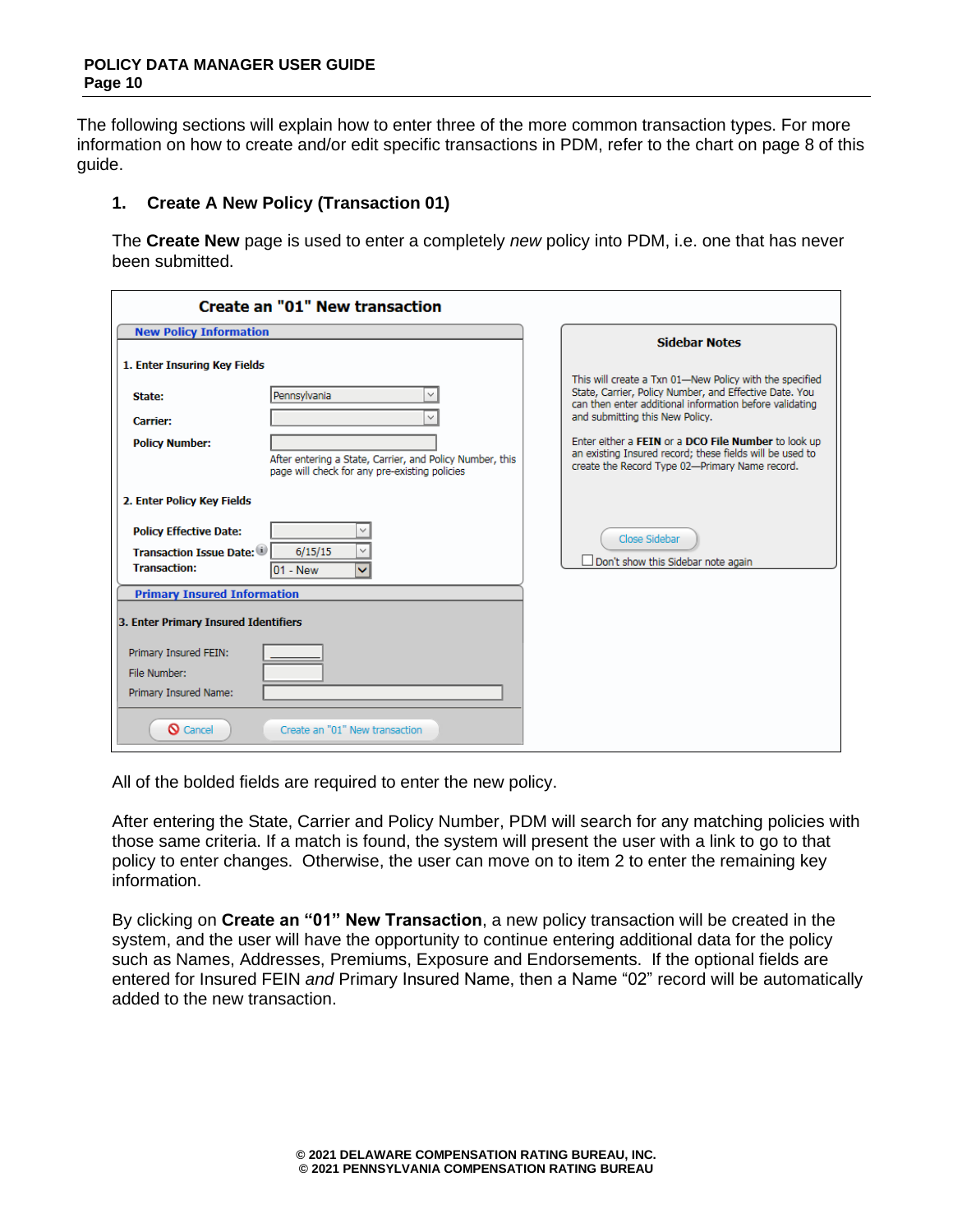## **2. Policy Renewals (Transaction 02)**

Policy Renew will create an "02" Renew transaction, copying all of the data from the transaction currently being viewed; you may keep or change the Carrier and Policy Number, and must also enter a new Effective Date. In the next step, the user will have the opportunity to review the copied data/records before validating and submitting the Policy Renewal.

| <b>Search</b><br>Þ.                                           | <b>Create New</b><br>۰                                                                                     | <b>Import</b> | ۰            | <b>Submit</b> |
|---------------------------------------------------------------|------------------------------------------------------------------------------------------------------------|---------------|--------------|---------------|
|                                                               | <b>Renew Existing Policy</b>                                                                               |               |              |               |
| <b>Prior Policy Information</b>                               |                                                                                                            |               |              |               |
| Prior Carrier:<br>Prior Policy Number:                        |                                                                                                            |               |              |               |
| Prior Policy Effective Date:<br>Prior Policy Expiration Date: | 8/1/14<br>8/1/15                                                                                           |               |              |               |
|                                                               |                                                                                                            |               |              |               |
| <b>New Policy Information</b><br>State:                       | DE                                                                                                         |               |              |               |
| 1. Enter Insuring Key Fields                                  |                                                                                                            |               |              |               |
| Carrier:                                                      |                                                                                                            |               | $\mathbf{r}$ |               |
| <b>New Policy Number:</b>                                     |                                                                                                            |               |              |               |
|                                                               | After entering a State, Carrier, and Policy number, this<br>page will check for any pre-existing policies. |               |              |               |
| 2. Enter Policy Key Fields                                    |                                                                                                            |               |              |               |
| <b>New Policy Effective Date:</b>                             | 8/1/15                                                                                                     |               |              |               |
| <b>Transaction Issue Date: (8)</b><br><b>Transaction:</b>     | 10/20/14                                                                                                   | v             |              |               |

## **3. Policy Rerate (Transaction 04)**

Policy Rerate will create an "04" Rerate transaction copying all of the data from the transaction currently being viewed. In the next step, the user will have the opportunity to review the copied data/records before validating and submitting this Rerate transaction.

|                       |                                         |                               |               | <b>POLICY DATA MANAGER</b>                                                                                          |
|-----------------------|-----------------------------------------|-------------------------------|---------------|---------------------------------------------------------------------------------------------------------------------|
| <b>Search</b>         | <b>Import</b>                           | <b>Create New</b>             | <b>Submit</b> | <b>Users Guide</b>                                                                                                  |
|                       | <b>Rerate Existing Policy</b>           |                               |               |                                                                                                                     |
|                       | <b>Enter the following information:</b> |                               |               | <b>Sidebar Notes</b>                                                                                                |
|                       |                                         | <b>New Policy Information</b> |               | This will create an \"04\" Rerate<br>transaction with all the data copied from<br>the previous policy; you have the |
| <b>Transaction:</b>   |                                         | $01 -$ New                    |               | opportunity to review the other copied<br>data/records before validating and<br>submitting this Rerate transaction. |
| <b>State:</b>         |                                         | $07 - DE$                     |               |                                                                                                                     |
| <b>Carrier:</b>       |                                         |                               |               |                                                                                                                     |
| <b>Policy Number:</b> |                                         |                               |               |                                                                                                                     |
|                       | <b>Policy Effective Date:</b>           |                               |               | Don't show this                                                                                                     |
|                       |                                         |                               |               | Sidebar note again<br>Close Sidebar                                                                                 |
|                       | Create an "04" Rerate transaction       | $\mathbf{\Omega}$ cancel      |               |                                                                                                                     |

**© 2021 DELAWARE COMPENSATION RATING BUREAU, INC. © 2021 PENNSYLVANIA COMPENSATION RATING BUREAU**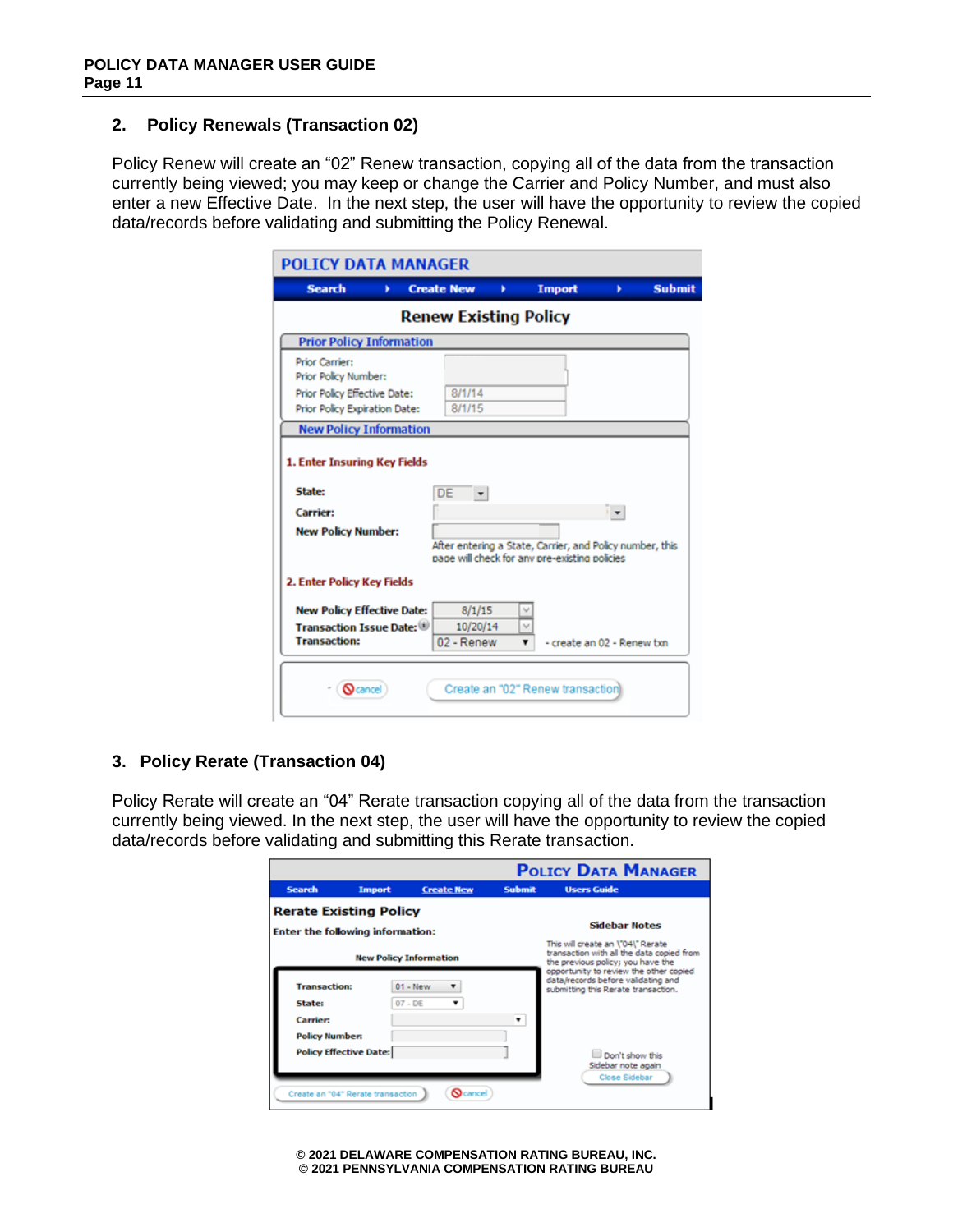## **H. IMPORT WCPOLS FILE**

The **Import** menu option is used to upload and import a complete set of policy transactions from a file formatted according to the WCPOLS record specification which can be found on the Workers Compensation Insurance Organizations' website at *www.wcio.org*.

| <b>WCPOLS File Import</b>                                                                                                                                                                                                                                                                                                                                                                                                                                                                                                                                                                                                                                                                                                                                                                                                                           | <b>Sidebar Notes</b>                                                                                                                                                                                                                                                                                                            |
|-----------------------------------------------------------------------------------------------------------------------------------------------------------------------------------------------------------------------------------------------------------------------------------------------------------------------------------------------------------------------------------------------------------------------------------------------------------------------------------------------------------------------------------------------------------------------------------------------------------------------------------------------------------------------------------------------------------------------------------------------------------------------------------------------------------------------------------------------------|---------------------------------------------------------------------------------------------------------------------------------------------------------------------------------------------------------------------------------------------------------------------------------------------------------------------------------|
| <b>Select File to Import:</b><br>Browse<br>□ Check here to receive an email at "chouser@pcrb.com" when the Import has been processed.<br>Upload                                                                                                                                                                                                                                                                                                                                                                                                                                                                                                                                                                                                                                                                                                     | A WCPOLS file can be imported to enter a<br>group of policy transactions into PDM at one<br>time.<br>After a file is uploaded to the PDM server, it                                                                                                                                                                             |
| <b>Import Guidelines</b><br>• Imported filenames <i>must</i> follow PEEP CDX quidelines: FileType SenderType Receiver Timestamp.TXT, where<br>- FileType is either PPDP or PPDT<br>· Sender is your 5-digit NAIC Carrier Code<br>• Type is always "C"<br>- Receiver is the 5-digit DCO 00037 or 00007<br>- Timestamp in the format CCYYMMDDHHMM<br>. Imported files must contain a valid "General Transmission" record and Type 99 "Submission Control" record with correct record totals.<br>. Files can be imported more than once, replacing the previous transactions in PDM, as long as the previous file has not yet been submitted.<br>. Submission files and their transactions can be deleted from PDM, as long as the previous file has not been submitted yet.<br>. There is a limit to the size of files that can be uploaded of 50 MB. | will be marked as Oueued for importing and<br>then quickly changed to Importing while the<br>file is being processed. Once the processing is<br>complete, all of its transactions and the import<br>itself will be marked as Active and ready to be<br>submitted.<br>Close Sidebar<br>$\Box$ Don't show this Sidebar note again |

PDM strictly enforces the file naming conventions that are available on the CDX site as well as on the PDM Import page.

After importing, the records are available for review and further editing, if necessary, before submitting.

|               |              |                        |                   |                   |                                                        |        |                    | <b>POLICY DATA MANAGER</b> |               |                     |                     |
|---------------|--------------|------------------------|-------------------|-------------------|--------------------------------------------------------|--------|--------------------|----------------------------|---------------|---------------------|---------------------|
| <b>Search</b> |              | <b>Import</b>          | <b>Create New</b> |                   | <b>Submit</b>                                          |        | <b>Users Guide</b> |                            |               | <b>Logout</b>       | <b>Admin</b>        |
|               |              | Select File to Import: | Choose File       | No file chosen    | 8 records read from PPDP 15066C 00037 201307010437.TXT | Import |                    |                            |               |                     |                     |
| Carrier       | <b>State</b> | <b>Policy Nbr</b>      | <b>Eff. Date</b>  | <b>Issue Date</b> | <b>Transaction</b>                                     |        | <b>Status</b>      | <b>WCCRIT</b>              |               | <b>Insured FEIN</b> | <b>Insured Name</b> |
| 15066         | PA           | CA10000977131          | 6/25/13           | 7/1/13            | 10/Nonrating Change                                    |        | Pending            | Rejected                   | wiew          |                     |                     |
| 15066         | PA           | 5300001059131          | 6/23/13           | 7/1/13            | 02/Renew                                               |        | Pendina            | Rejected                   | wew           |                     |                     |
| 15066         | PA           | 8600000026121          | 3/1/12            | 7/1/13            | 08/Rating Change                                       |        | Pendina            | Rejected                   | <b>Q</b> view |                     |                     |
| 15066         | PA           | 8600000039131          | 5/17/13           | 7/1/13            | 08/Rating Change                                       |        | Pending            | Rejected                   | <b>Q</b> view |                     |                     |
| 15066         | PA           | 8600000075121          | 9/1/12            | 7/1/13            | 08/Rating Change                                       |        | Pendina            | Rejected                   | <b>Q</b> view |                     |                     |
| 15066         | PA           | 8600000115121          | 12/31/12          | 7/1/13            | 10/Nonrating Change                                    |        | Pending            | Rejected                   | wiew          |                     |                     |
| 15066         | PA           | 8600000147131          | 4/1/13            | 7/1/13            | 05/Cancel/Reinstate                                    |        | Pending            | 722                        | wew           |                     |                     |
| 15066         | <b>PA</b>    | 8600000171131          | 6/15/13           | 7/1/13            | 10/Nonrating Change                                    |        | Pending            | Rejected                   | wiew          |                     |                     |

Click on **View** to open the record set with the ability to drill down to each transaction on the file. The user then has the option to **Validate** and correct any errors before submitting the files. PDM creates the Electronic Transmittal Record (ETR) and allows the user to edit the information prior to submission.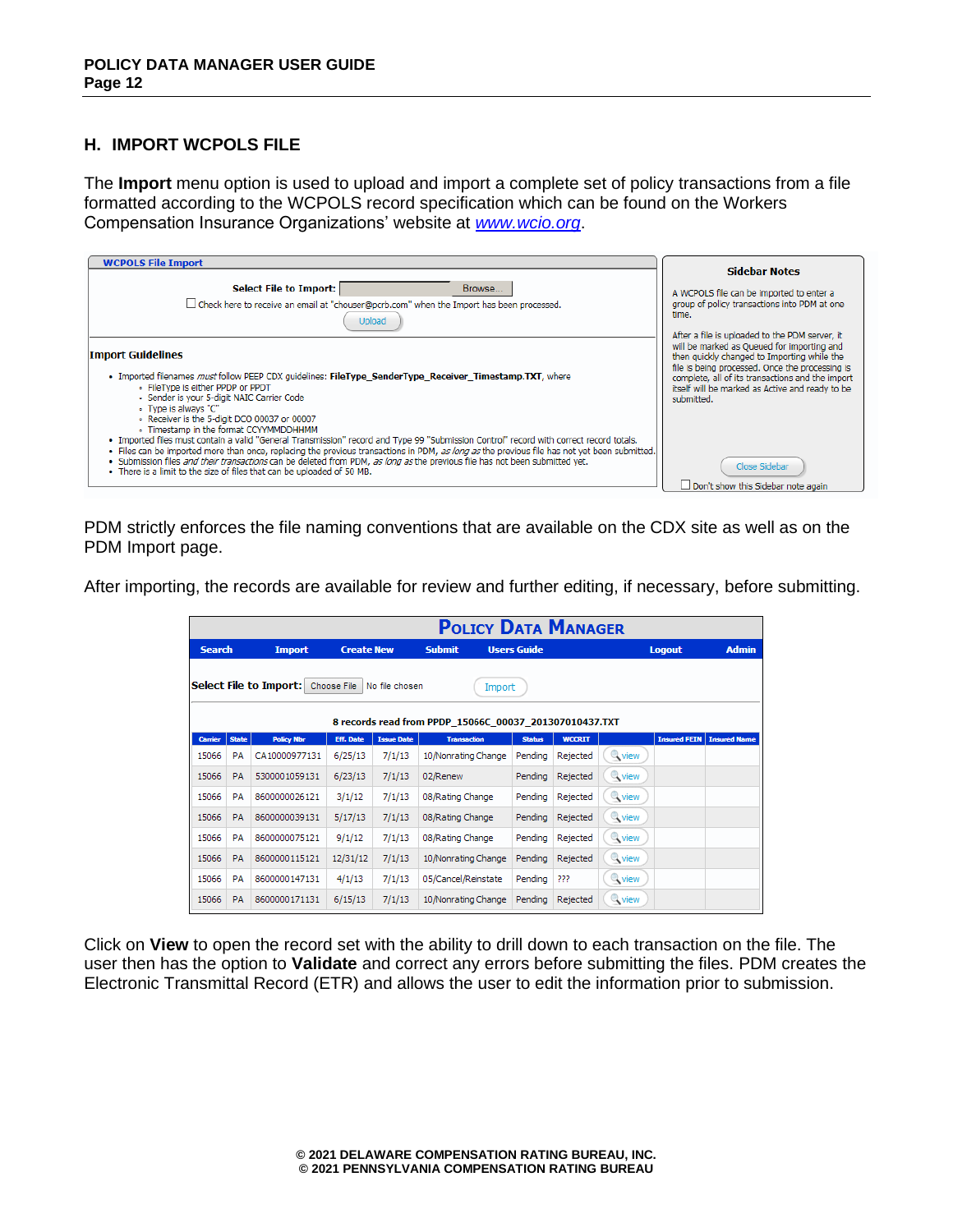## **I. POLICY DETAILS**

From either the search results or the import results pages, the contents of an individual policy transaction can be viewed by clicking on the **View** or (*magnifying glass)* button on the row for that transaction.

| <b>POLICY DATA MANAGER</b>                                                                                                                                                                                                                                                                                                                                                                                                                                                                                                                                                                                                                                                                                                                                                                                                                                                                                                                                                     |                                                                                                                                                                                                                                                                                                                                                                                                                                                                                                                                                                                                                 |
|--------------------------------------------------------------------------------------------------------------------------------------------------------------------------------------------------------------------------------------------------------------------------------------------------------------------------------------------------------------------------------------------------------------------------------------------------------------------------------------------------------------------------------------------------------------------------------------------------------------------------------------------------------------------------------------------------------------------------------------------------------------------------------------------------------------------------------------------------------------------------------------------------------------------------------------------------------------------------------|-----------------------------------------------------------------------------------------------------------------------------------------------------------------------------------------------------------------------------------------------------------------------------------------------------------------------------------------------------------------------------------------------------------------------------------------------------------------------------------------------------------------------------------------------------------------------------------------------------------------|
| <b>Import</b><br><b>Submit</b><br><b>Search</b><br>Create New<br>×<br>×<br><b>Help</b><br>×.<br>Logout<br>ъ.                                                                                                                                                                                                                                                                                                                                                                                                                                                                                                                                                                                                                                                                                                                                                                                                                                                                   |                                                                                                                                                                                                                                                                                                                                                                                                                                                                                                                                                                                                                 |
| << Results<br>Renew/Cancel<br><b>Submit</b><br><b>Create Txn</b><br>- 6<br>×                                                                                                                                                                                                                                                                                                                                                                                                                                                                                                                                                                                                                                                                                                                                                                                                                                                                                                   |                                                                                                                                                                                                                                                                                                                                                                                                                                                                                                                                                                                                                 |
| <b>Policy Key Fields</b><br><b>15066 - CARRIER TEST DATA</b><br>$\triangledown$ PA Policy #: JM01050273<br><b>Effective Date:</b><br>1/1/15<br>Carrier:<br>2686873<br><b>SEASOFSAC</b><br>Look up Risk by Name<br>1/12/05<br>File Nbr:<br>Primary FEIN:<br><b>Issue Date:</b><br>02 - Renew<br>$\sim$ AID CITIZENS ENT<br><b>Transaction:</b><br>Primary Name:<br>File Name:<br><b>Active</b><br>Primary Addr:<br>File Addr:<br>Status:<br>- Critical Errors<br><b>Names &amp; Addresses</b><br><b>Endorsements</b><br><b>Information Page</b><br><b>Premiums</b><br><b>History</b><br><b>Exposure</b>                                                                                                                                                                                                                                                                                                                                                                         | <b>Transaction History</b><br>1/1/15<br><b>Policy Effective</b><br>$\blacktriangleright$ edit<br>9/22/14<br>Last Edit<br>9/22/14<br>Import<br>曲<br>1/12/05 > 02> Renew                                                                                                                                                                                                                                                                                                                                                                                                                                          |
| Set Defaults - Standard One Year Policy<br>$\bullet$ edit<br><b>Header Information</b><br><b>Expiration Date:</b><br>(i)<br>1/1/06<br>(a) 1 - Standard One-Year<br><b>B.A. BARRICK &amp; COMPANY, INC.</b><br>Producer Name:<br><b>Policy Term:</b><br>$\pmb{\mathrm{v}}$<br>1 - Voluntary Policy<br>AM01040273<br><b>Type of Plan:</b><br>$\pmb{\mathrm{v}}$<br>Prior Policy Number:<br><b>Legal Nature:</b><br>03 - Corporation<br>$\pmb{\mathrm{v}}$<br>Other Legal Nature:<br>2 - Non-Wrap-Up/Non-OCIP Polic\ ▼<br>01 - Standard WC<br><b>Field Wrap-up:</b><br><b>Coverage Type Code:</b><br>▼<br>(1, 1)<br><b>Employee Leasing Type:</b><br>- Select-<br>Retrospective Rating: 3 - Not Retro Rated<br>$\pmb{\mathrm{v}}$<br>$\overline{\mathbf{v}}$<br>$\blacktriangleright$ edit<br><b>3A Coverage States</b><br>PA<br>Set Defaults 100/500/100<br>$\blacktriangleright$ edit<br><b>3B Policy Limits</b><br>100,000 -Each Accident<br><b>Bodily Injury by Accident:</b> | <b>Sidebar Notes</b><br>This transaction is marked as Active and must be<br>submitted to the Bureau for processing in order to take<br>effect on this policy.<br>1) When you have completed making edits to this<br>transaction, and<br>2) there are no further "real-time WCCRIT's"<br>displayed at the bottom of the page, and<br>3) you have Validated the data against the Bureau's<br>quidelines.<br>-then you can Submit this transaction, individually or<br>together with others still Active but completed.<br>Active transactions left unsubmitted in the PDM system<br>will be purged after 30 days. |
| <b>Bodily Injury by Disease:</b> (i)<br>100,000 - Policy Limit<br><b>Bodily Injury by Disease:</b> (i)<br>500,000 -Each Employee<br>3C Other States Coverage edit<br>States Excluded: ND, OH, WA, WV, WY<br><b>4 Premium Information</b><br>$\blacktriangleright$ edit<br>Minimum Premium Amount: (iii)<br>188<br>Est. Std. Premium Total: (ii)<br>2,014<br>collected in<br>$\pmb{\mathrm{v}}$<br>Deposit Premium:<br>2.104                                                                                                                                                                                                                                                                                                                                                                                                                                                                                                                                                    | <b>Close Sidebar</b><br>Don't show this Sidebar note again                                                                                                                                                                                                                                                                                                                                                                                                                                                                                                                                                      |

## **1. Policy Details Menu**

When viewing a policy transaction, a second menu is added to the page under the main menu with the following items and actions:

**<<Results**: return to the previous Search results or prior Import file

**Create Txn**: select one of the following WCPOLS transaction types

- 10 NonRating
- 08 Rating
- 06 Key Field
- 15 Add State

## **Renew/Cancel**

- 02 Renew
- 04 Rerate
- 05 Cancel/Reinstate
- 17 Noncompliance (DE Only)
- 01 Copy/New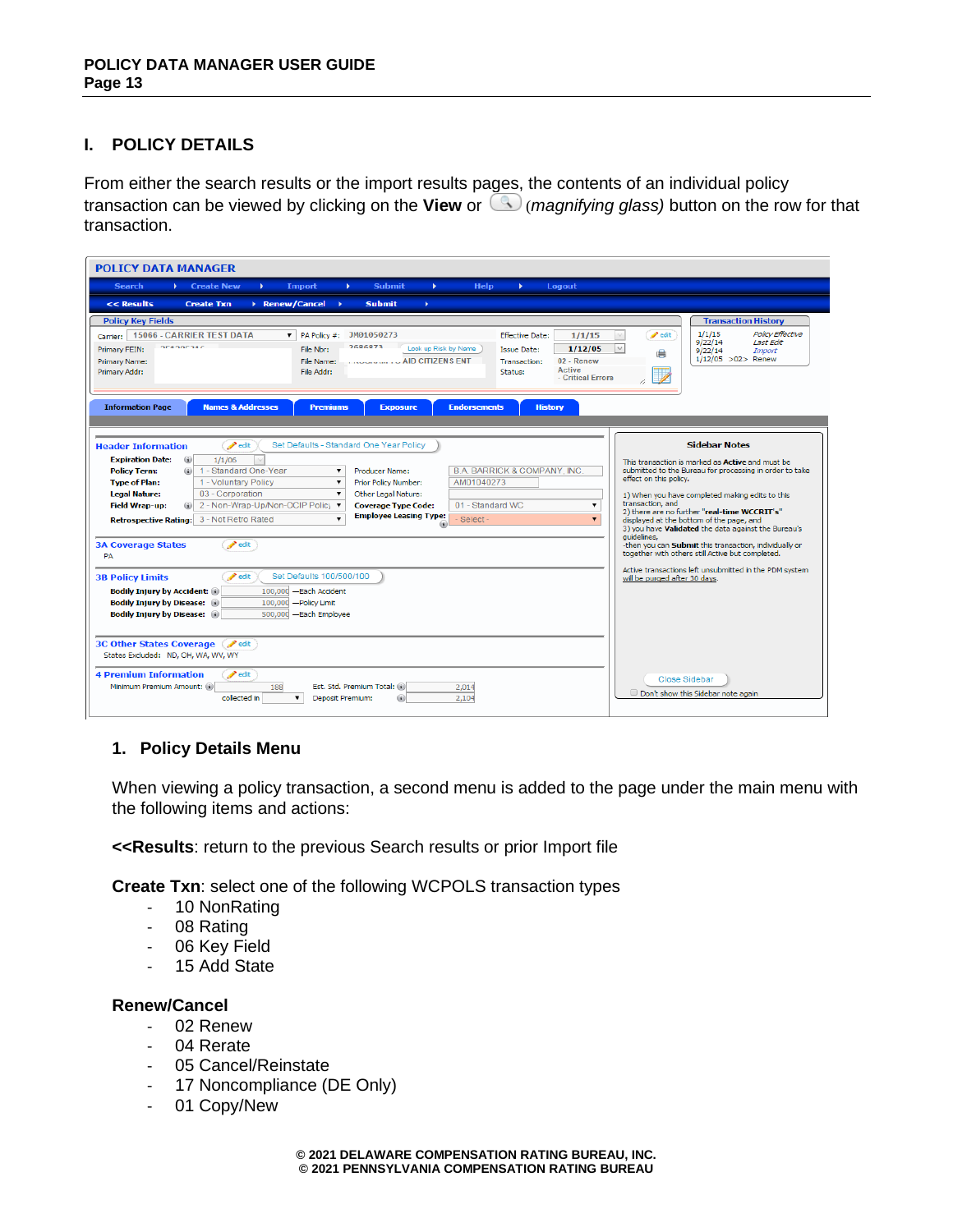#### **Submit**

- Validate Txn
- Submit Txn

## **2. Editing a Policy Transaction**

The tabs display the data for each section of the policy. Click on each tab to open that section of policy data.

The policy information can be edited by clicking on the **Edit** button at the top of each section. If the user is creating a new policy, the edit tabs will automatically be opened.

| <b>Information Page</b>                   | <b>Names &amp; Addresses</b>           | <b>Premiums</b>                        | <b>Exposure</b>                         | <b>Endorsements</b>                             | <b>History</b>   |
|-------------------------------------------|----------------------------------------|----------------------------------------|-----------------------------------------|-------------------------------------------------|------------------|
|                                           |                                        |                                        |                                         |                                                 |                  |
| <b>Header Information</b>                 | $\blacksquare$ Save<br><b>Q</b> Cancel |                                        | Set Defaults - Standard One Year Policy |                                                 |                  |
| <b>Expiration Date:</b>                   | $  \vee  $<br>6/22/16                  | Set Default Expiration Date + One Year |                                         |                                                 |                  |
| <b>Policy Term:</b>                       | - Standard One-Year                    | a)<br>$\checkmark$                     | Producer Name:                          |                                                 |                  |
| <b>Type of Plan:</b>                      | - Voluntary Policy                     | $\checkmark$                           | Prior Policy Number:                    |                                                 |                  |
| <b>Legal Nature:</b>                      | 03 - Corporation                       | v                                      | Other Legal Nature:                     |                                                 |                  |
| <b>Field Wrap-up:</b>                     | 2 - Non-Wrap-Up/Non-OCIP Policy        | $\vee$ (i)                             | <b>Coverage Type Code:</b>              | 101 - Standard WC                               | $\checkmark$     |
| Retrospective Rating: 3 - Not Retro Rated |                                        | $\checkmark$                           |                                         | Employee Leasing Type: 1 - Non-Employee Leasing | $\mathbf{v}$ (i) |

After making changes, click **Save** to save those changes or **Cancel** to revert back to the original values. If moving through the tabs across the top of the screen, the data will automatically be saved on each tab.

The user may also utilize the **Set Default** buttons to populate the fields with the default values for a new policy. The default values for Section 3B Policy Limits may be customized by user. To customize go to **Help > Preferences** and fill in the fields under Policy Limits.

When trying to save changes, the data entry will first be verified for validity and, if necessary, any error messages will be displayed preventing the changes from being saved until the errors are corrected, such as:

| <b>Header Information</b> | <b>Q</b> cancel<br><b>H</b> save                                     | Set Defaults - Standard One Year Policy |                                                     |
|---------------------------|----------------------------------------------------------------------|-----------------------------------------|-----------------------------------------------------|
|                           | • PolicyExpirationDate must be within 3 years of PolicyEffectiveDate |                                         |                                                     |
| <b>Expiration Date:</b>   | 1/1/06<br>ω<br>$V$ *                                                 |                                         |                                                     |
| <b>Policy Term:</b>       | 1 - Standard One-Year<br>(a)                                         | Producer Name:                          | B.A. BARRICK & COMPANY, INC.                        |
| <b>Type of Plan:</b>      | - Voluntary Policy                                                   | Prior Policy Number:                    | AM01040273                                          |
| Legal Nature:             | 03 - Corporation                                                     | Other Legal Nature:                     |                                                     |
| <b>Field Wrap-up:</b>     | <b>a</b> 2 - Non-Wrap-Up/Non-OCIP Policy ▼                           | <b>Coverage Type Code:</b>              | 01 - Standard WC                                    |
|                           | Retrospective Rating: 3 - Not Retro Rated                            |                                         | Employee Leasing Type: (i) 1 - Non-Employee Leasing |
|                           |                                                                      |                                         |                                                     |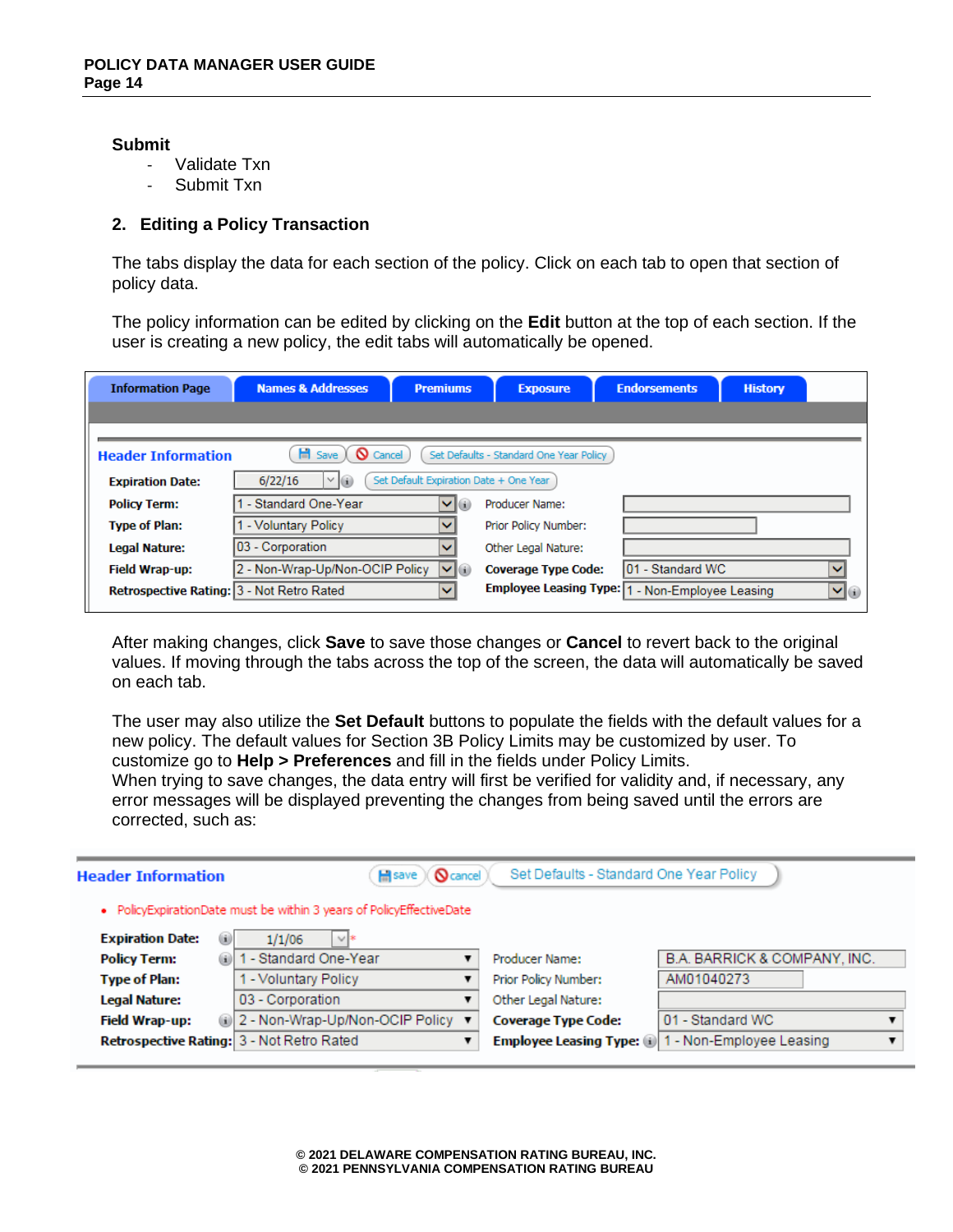Clicking on the edit buttons for either **Items 3A** or **3C** will bring the user to a separate window where states may be checked off.

|                    |                     | Select 3A States: |                    |              |            |                     |                          |                 |
|--------------------|---------------------|-------------------|--------------------|--------------|------------|---------------------|--------------------------|-----------------|
| $\Box$ AK          | $\Box$ HI           | $\blacksquare$ MI | $\square$ NM       | $\Box$ SD    |            |                     |                          |                 |
| $\blacksquare$ AL  | $\Box$ ta           | $\blacksquare$ MN | $\square$ NV       | $\Box$ tn    |            |                     |                          |                 |
| $\Box$ AR          | $\Box$ ID           | © MO              | $\blacksquare$ NY  | <b>√ TX</b>  |            |                     | 2 - State Codes Excluded | ▼               |
| $\triangleleft$ AZ | $\blacksquare$      | $\square$ MS      | $\Box$ OH          | V UT         |            |                     | $\blacksquare$ ND        |                 |
| $\triangleleft$ CA | $\blacksquare$ IN   | $\Box$ MT         | $\Box$ OK          | Ø VA         | $\Box$ AK  | $\Box$ ID           |                          | $\Box$ PA       |
| ⊌ co               | $\mathbb{Z}$ KS     | $\Box$ NC         | $\triangleleft$ OR | $\Box$ VT    | $\Box$ AR  | $\Box$ MD           | $\square$ Ne             | $\Box$ PR       |
| $\Box$ CT          | $\mathscr{L}$ KY    | $\square$ ND      | $\Box$ PA          | $\square$ WA | $\Box$ CT. | $\square$ ME        | $\Box$ NM                | $\Box$ RI       |
| $\Box$ DC          | Ø LA                | $\Box$ Ne         | $\Box$ PR          | $\vee$ WI    | $\Box$ DC  | $\Box$ MS           | $\Box$ NV                | $\square$ sc    |
| $\vee$ DE          | M A                 | $\blacksquare$ NH | $\Box$ RI          | $\square$ wv | $\Box$ HI  | $\Box$ MT           | <b>√ OH</b>              | $\Box$ SD       |
| V FL               | $\Box$ MD           | V NJ              | $\Box$ sc.         | $\square$ wy | $\Box$ ta  | $\Box$ NC           | $\Box$ OK                |                 |
| $\triangleleft$ GA | $\square$ ME        |                   |                    |              |            | Check All           |                          | UnCheck All     |
|                    | $\blacksquare$ save |                   | <b>Q</b> cancel    |              |            | $\blacksquare$ save |                          | <b>Q</b> cancel |

Other sections of the policy can be viewed by clicking on one of the tabs at the top of the policy view: **Names & Addresses**, **Premiums**, **Exposure**, or **Endorsements**.

| <b>Information Page</b><br><b>Names &amp; Addresses</b>                                                |                     |                  | <b>Premiums</b>        |   |     | <b>Exposure</b> |       |                                                                  | <b>Endorsements</b>                                          |               | <b>History</b> |
|--------------------------------------------------------------------------------------------------------|---------------------|------------------|------------------------|---|-----|-----------------|-------|------------------------------------------------------------------|--------------------------------------------------------------|---------------|----------------|
|                                                                                                        |                     |                  |                        |   |     |                 |       |                                                                  |                                                              |               |                |
| <b>Insured Names</b>                                                                                   |                     |                  |                        |   |     |                 |       |                                                                  |                                                              |               |                |
| <b>Name Of Insured</b>                                                                                 |                     | <b>Name Type</b> | FEIN                   |   |     |                 |       | Name Link Seq. Nbr PEO/Client Code Chg. Eff. Date Chg. Exp. Date |                                                              | <b>Delete</b> |                |
| $\blacktriangleright$ Edit<br>PDM TESTING TWO                                                          |                     | 2 - Commercial   | 123456789              | 1 | 1   |                 |       |                                                                  |                                                              | X Delete      |                |
|                                                                                                        |                     |                  |                        |   |     |                 |       |                                                                  |                                                              |               |                |
| Add a new Name                                                                                         |                     |                  |                        |   |     |                 |       |                                                                  |                                                              |               |                |
|                                                                                                        |                     |                  |                        |   |     |                 |       |                                                                  |                                                              |               |                |
| <b>Addresses</b>                                                                                       |                     |                  |                        |   |     |                 |       |                                                                  |                                                              |               |                |
| <b>Address Type</b>                                                                                    | <b>Street</b>       |                  | City, ST ZIP           |   |     |                 |       |                                                                  | Name Link State Link Exp. Link Chg. Eff. Date Chg. Exp. Date | <b>Delete</b> |                |
| 1 - Mailing<br>Edit                                                                                    | 30 South 17th St    |                  | Philadelphia, PA 19103 |   |     | <b>PA</b>       | 99999 |                                                                  |                                                              | X Delete      |                |
| Edit<br>3 - Insurer                                                                                    | 1413 Filbert Street |                  | Pittsburgh, PA 19081   |   | 999 |                 | 99999 |                                                                  |                                                              | X Delete      |                |
| 5 - Producer<br>Edit                                                                                   | 73 Market Street    |                  | Philadelphia, PA 19108 |   | 999 |                 | 99999 |                                                                  |                                                              | X Delete      |                |
| Edit<br>2 - Operation<br>30 South 17th St<br>philadelphia, PA 19103<br>X Delete<br>1<br><b>PA</b><br>1 |                     |                  |                        |   |     |                 |       |                                                                  |                                                              |               |                |
|                                                                                                        | Add a new Address   |                  |                        |   |     |                 |       |                                                                  |                                                              |               |                |

The links at the top for **02/Renew**, **04/Rerate**, and **05/Cancel** will bring up a specific screen for completing that transaction, while editing the sections of the policy view will begin creating that particular transaction—**10/Non-Rating Change**, **08/Rating Change**, or **15/Add/Delete States**.

When a new transaction is created from a previous transaction, the **Transaction Code** and **Issue Date** fields at that top of the policy view will update accordingly.

Editing the information in different sections of the Policy Details will create different transactions.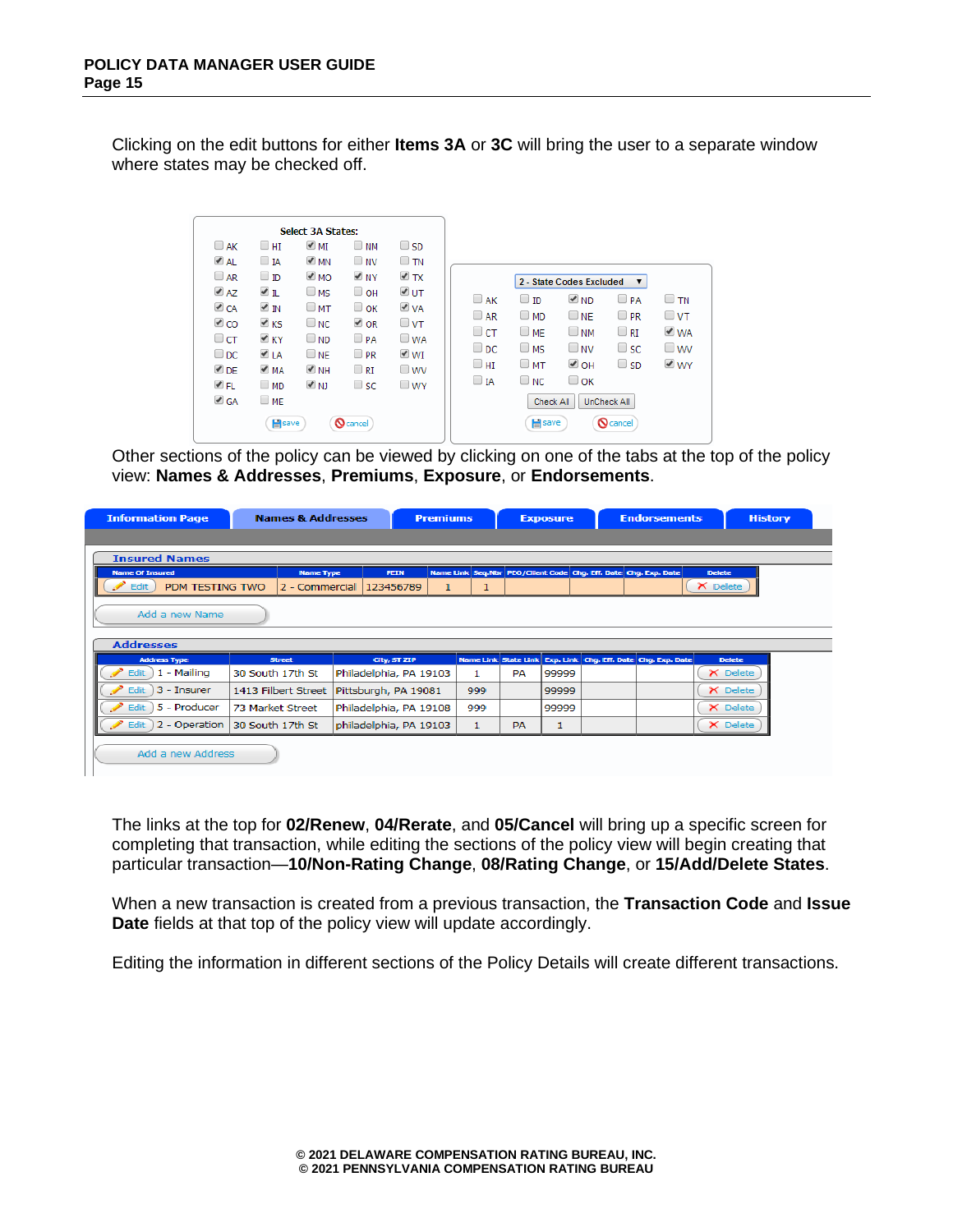## **3. WCCRIT ERRORS**

**WCCRIT** stands for "Workers Compensation Criticism Information", a record format defined by the WCIO to report processing errors for submitted policy transactions.

While editing/creating a policy transaction, shown at the bottom of the page will be the errors that should be corrected before submitting, such as missing Name or Address records. The WCCRIT section provides the user with information related to each error on the transaction.

|                    | PDM-derived WCCRIT's: Missing or Invalid Data Entry |                                                                                         |                                       |  |  |  |  |  |  |  |
|--------------------|-----------------------------------------------------|-----------------------------------------------------------------------------------------|---------------------------------------|--|--|--|--|--|--|--|
| <b>Record Type</b> | <b>Error Code</b>                                   | <b>Error Message</b>                                                                    | <b>Quick-Fix Action</b>               |  |  |  |  |  |  |  |
| 01/Header          | 01001904                                            | <b>Risk is unassigned</b>                                                               | Open Name Search to select a Risk     |  |  |  |  |  |  |  |
| 02/Name            | 02001920                                            | <b>Missing Primary '02' Name Record</b>                                                 | Add and Edit a Primary Name Record    |  |  |  |  |  |  |  |
| 03/Address         | 03001910                                            | <b>Missing Mailing Address of Insured Record</b>                                        | Add and Edit a Mailing Address Record |  |  |  |  |  |  |  |
| 04/Premium         | 04097900                                            | Missing 04/Premium ExperienceModStatusCode                                              |                                       |  |  |  |  |  |  |  |
| 05/Exposure        | 05051083                                            | Code 0938 Employer Assessment omitted. Immediate adjustment required.<br>Add Class 0938 |                                       |  |  |  |  |  |  |  |
| 05/Exposure        | 05001004                                            | Code 9740 Terrorism omitted.                                                            | Add Class 9740                        |  |  |  |  |  |  |  |
| 05/Exposure        | 05001005                                            | Code 9741 Catastrophic omitted.                                                         | Add Class 9741                        |  |  |  |  |  |  |  |
| 07/Endorsement     | 07001910                                            | <b>Missing 07/Endorsement Record</b>                                                    |                                       |  |  |  |  |  |  |  |
| <b>A</b> Inquiry   | <b>WCCRIT</b>                                       | <b>SPDF</b><br>Record Type:<br>$\checkmark$                                             | Min. Severity: Warning<br>v           |  |  |  |  |  |  |  |

The first column, **Record Type**, alerts the user to the location of the error, by listing the WCIO Record Type Code and name as a blue link. Click on this link to go to the corresponding tab to view and fix the error.

The second and third column displays the **Error Code** and **Error Message**. The errors are taken from the standard WCIO WCEPOLS error code list. A full list of these errors can be found under **Help – WCEPOL Errors**. The error code pinpoints the record type, position and type of error. For more information on the format of the WCEPOLS Error Code Table, visit the WCIO website at *[www.wcio.org](http://www.wcio.org/)*.

The fourth column, **Quick Fix Action**, provides the user with an option to correct the error. Some, but not all, errors will provide a Quick Fix option. The Quick Fix is a link that performs a specific action to remove the error. For example, if there is an invalid endorsement error, the Quick Fix might read "Remove endorsement". Once the user clicks on the Quick Fix link, a new transaction will be created and the specified endorsement will be removed from the policy.

The errors can be filtered by Record Type or by Minimum Severity using the drop down under the WCCRIT section. The color coding on the WCCRIT chart corresponds to the color of the field with the error above in the Policy Details.

The WCCRIT errors can be exported into either a WCCRIT formatted text file or a criticism letter view (PDF) by clicking on the buttons, **WCCRIT** or **PDF**.

If the user has any questions related to the transaction they are viewing, click on **Inquiry** to generate an email to the Bureau. The policy transaction details will be copied into the email to help identify the policy in question.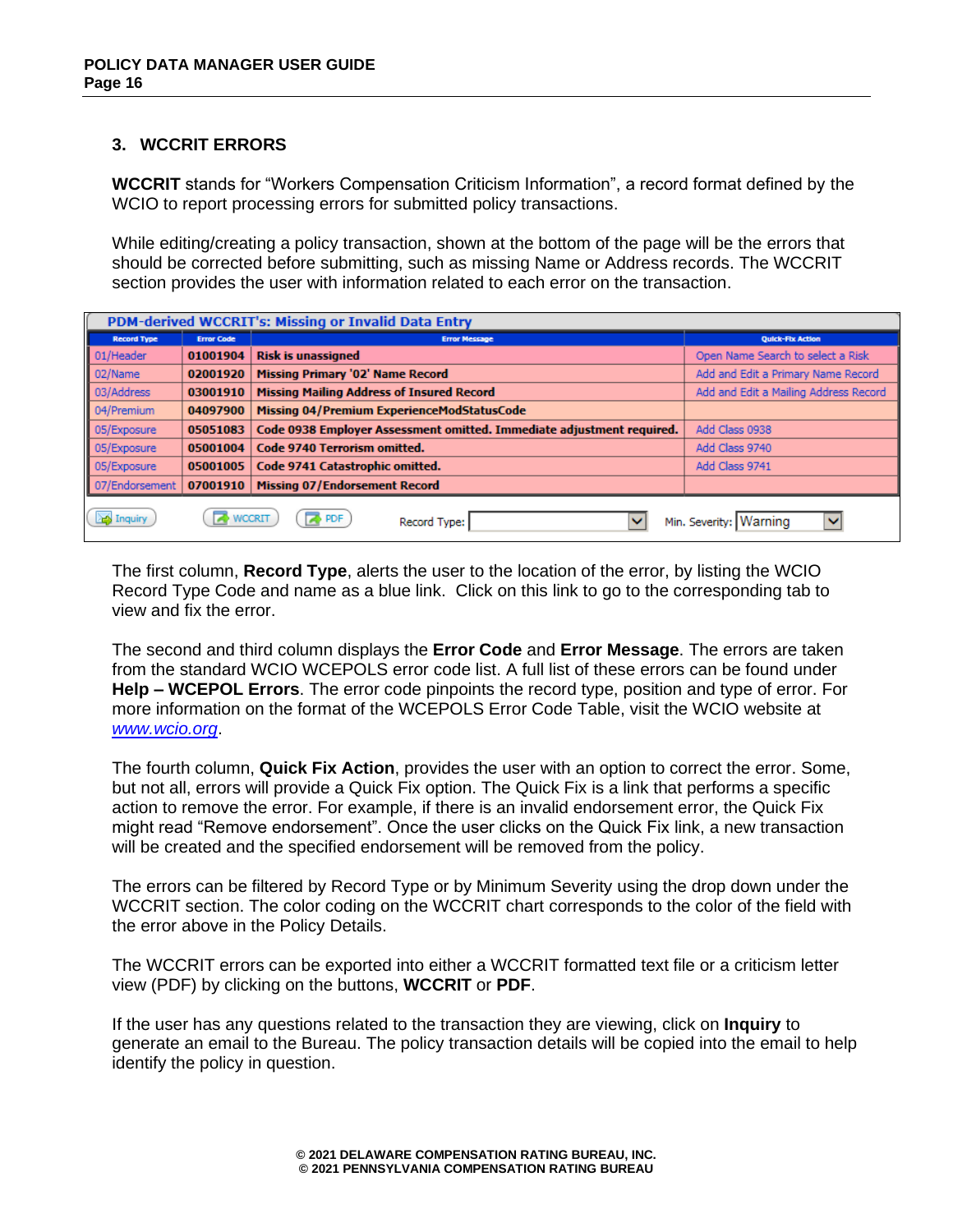For more information on the available options for retrieving your errors, review the **Policy Data Validations Guide** at *[www.pcrb.com](http://www.pcrb.com/)* under **Data Reporting > Policy**.

#### **J. Policy Submission**

While creating and editing policy transactions, the status of these transactions will be marked as *Saved* - pending submission to the Bureau so that they can be officially processed.

Once all edits have been made to a transaction, it must be validated. To validate, click on **Submit > Validate Txn**. After the transaction has been validated, it is ready to be submitted. Click on **Submit > Submit Txn** to queue the transaction for submission.

To create a submission file, click **Submit > Submit Txns**. Select the state and carriers that you wish to submit transactions for.

| <b>Bureau File Submission</b> |                                 |                                                                         |  |
|-------------------------------|---------------------------------|-------------------------------------------------------------------------|--|
|                               |                                 | 1. Select State and Carriers for which to select transactions to Submit |  |
|                               | State: PA v                     | ۰                                                                       |  |
|                               | ◙<br>Carrier                    |                                                                         |  |
|                               | œ.<br>15066 - CARRIER TEST DATA |                                                                         |  |
|                               |                                 |                                                                         |  |
|                               |                                 |                                                                         |  |
|                               |                                 |                                                                         |  |
|                               |                                 |                                                                         |  |
|                               |                                 |                                                                         |  |
|                               |                                 |                                                                         |  |

The pending transactions will then populate and the user has the option to check off all transactions they would like to submit.

|    |         |         |                            |                 |                    | 2. Select which pending transactions to submit at this time |                         |                   |          |
|----|---------|---------|----------------------------|-----------------|--------------------|-------------------------------------------------------------|-------------------------|-------------------|----------|
| o  | Marine  | Carrier | <b>Policy Nie</b>          | <b>Uff.Date</b> | <b>Januar Gota</b> | <b>Tan Code</b>                                             | <b>MOCKET</b>           | Gear              | View Ton |
| ×  | Pending | 15066   | 1000001035                 | 7/22/14         | 9/30/14            | 02/Renew                                                    | Critical (8)            | Murphy            |          |
| ø  |         |         | Pending 15066 7401050273   | 1/1/15          |                    | 1/12/05 02/Renew                                            | Critical (8)            | Demo <sup>-</sup> | X        |
| ¥. |         |         | Pending 15066 3M01051216   | 1/1/15          | 1/12/05            | 08/Rating Change                                            | Critical (ii)           | Demo              |          |
| ¥  |         |         | Pending 15066 3M1001000301 | 1/1/15          | 1/29/04 01/New     |                                                             | Critical (8)            | Demo              | k.       |
| ×  | Pending |         | 15066 JM1001000501         | 1/1/15          | 1/30/04 01/New     |                                                             | Critical (8)            | Demo              |          |
| ×  | Pending | 15066   | M1001001401                | 1/1/15          | 1/29/04 01/New     |                                                             | <b>Critical UI</b>      | Demo              | ×.       |
| ø  | Pending |         | 15066 JM911804101          | 7/17/15         | 3/31/04 05/11      |                                                             | Critical <sup>(8)</sup> | Demo:             |          |
| B  |         |         | Pending 15066 JM911861701  | 11/19/15        | 3/31/04 05/11      |                                                             | Critical (8)            | Demo              |          |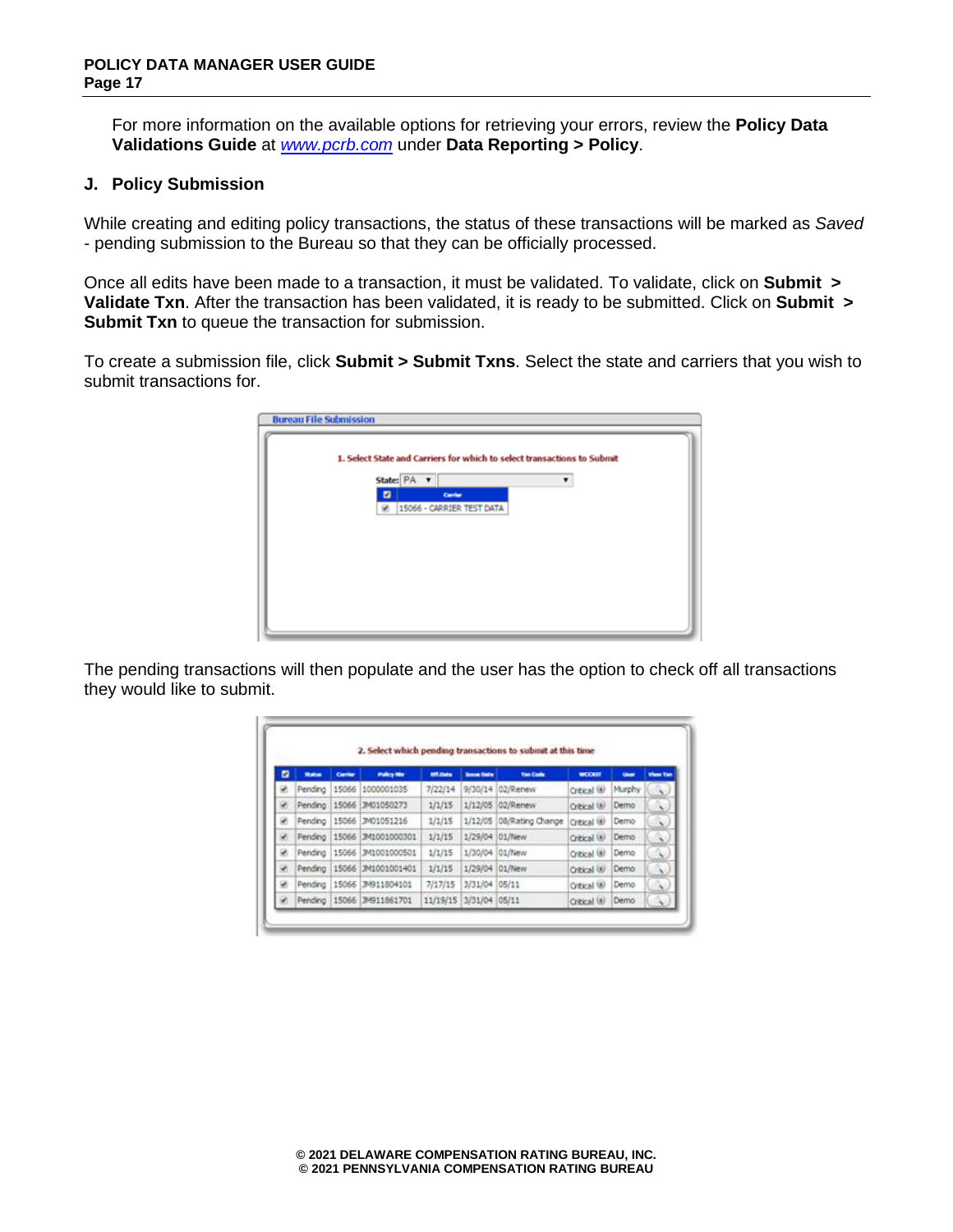The user can then fill out the contact information in Step 3. This step creates the Electronic Transmittal Record. The fields are prepopulated based on the user information for the account that is logged in to the application. This information can be changed at this time, if necessary. Click **Submit** to send the files for processing. After clicking on Submit, the transactions cannot be edited until they are processed, at which time a new transaction can be made.

|         | ethai@ocrb.com                                                                                                                                                                                                                              |  |
|---------|---------------------------------------------------------------------------------------------------------------------------------------------------------------------------------------------------------------------------------------------|--|
| Name:   | Bet Demo                                                                                                                                                                                                                                    |  |
| Phone:  | 2151231234 Ext:                                                                                                                                                                                                                             |  |
| Facc    | 2151244567                                                                                                                                                                                                                                  |  |
| Street: | 30 south 17th street                                                                                                                                                                                                                        |  |
| City:   | Philadelphia                                                                                                                                                                                                                                |  |
| State:  | PA v ZIP: 19103                                                                                                                                                                                                                             |  |
|         | CDX Flerame will be: PPDT_15066C_00037D_201410200816.TXT<br>4. Confirm the submission at this time<br>These records will be marked as Submitted and then<br>can no longer be edited until the Bureau has processed them.<br>Submit   Cancel |  |

The status of the file will appear as "Submitted" for at least one day until the Bureau can process the transactions, after which time it will appear as "Processed". In the interim before processing, you have the option of clicking on the **Cancel** button next to the file to effectively un-submit all those transactions.